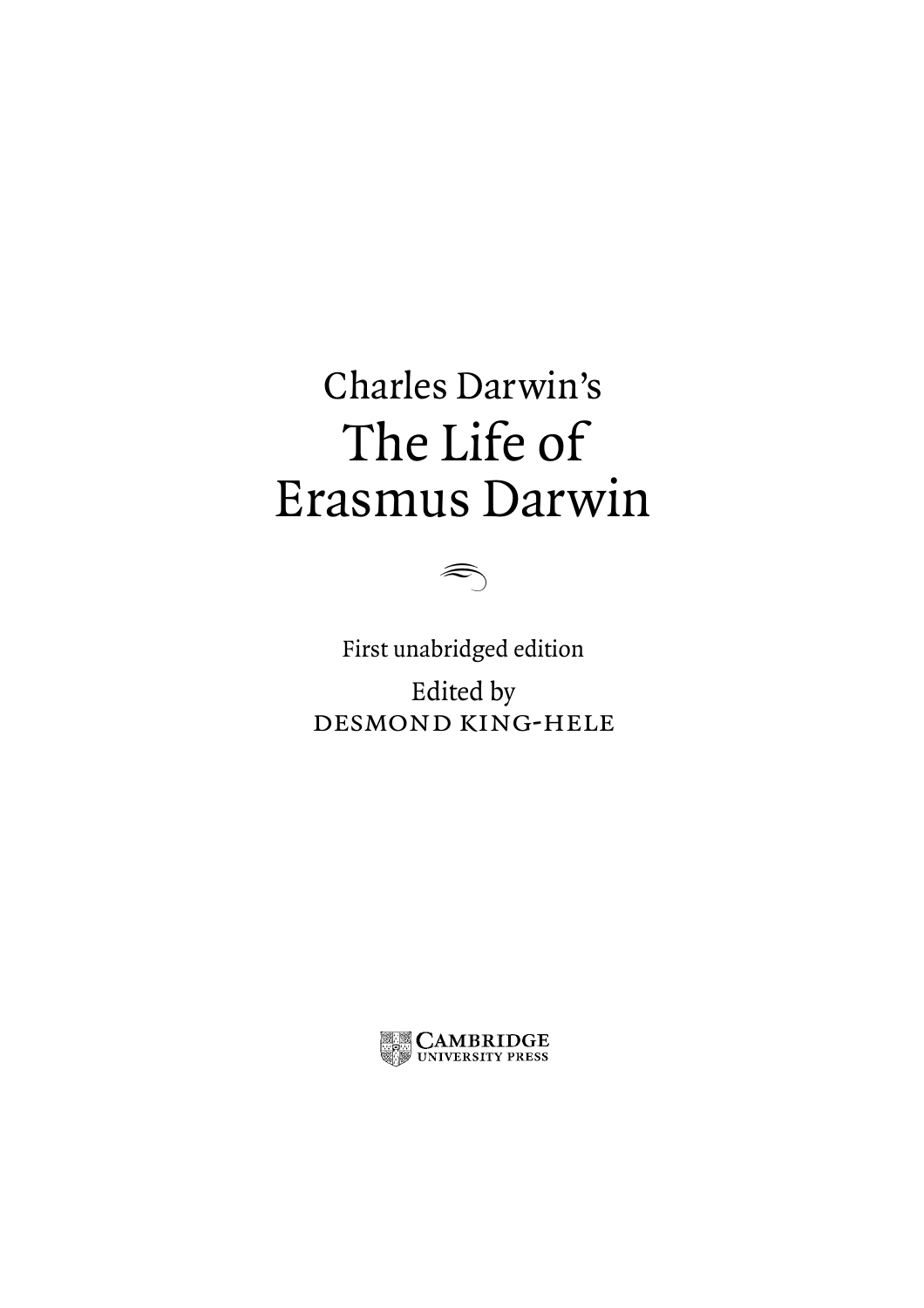published by the press syndicate of the university of cambridge The Pitt Building, Trumpington Street, Cambridge, United Kingdom

cambridge university press The Edinburgh Building, Cambridge CB2 2RU, UK 40 West 20th Street, New York, NY 10011-4211, USA 477 Williamstown Road, Port Melbourne, vic 3207, Australia Ruiz de Alarcón 13, 28014 Madrid, Spain Dock House, The Waterfront, Cape Town 8001, South Africa

http://www.cambridge.org

Editorial material © D. King-Hele 2003

This book is in copyright. Subject to statutory exception and to the provisions of relevant collective licensing agreements, no reproduction of any part may take place without the written permission of Cambridge University Press.

Abridged editions: First edition, Murray, 1879 German translation, 1880 Second edition, Murray, 1887 Reprints: Gregg International, 1971 Chatto and Pickering, 1989 First unabridged edition published 2003

Printed in the United Kingdom at the University Press, Cambridge

*Typeface* Quadraat 11/14 pt Sustem ETEX 2<sub>ε</sub> [TB]

*A catalogue record for this book is available from the British Library*

*Library of Congress Cataloguing in Publication data*

Darwin, Charles, 1809–1882. The life of Erasmus Darwin / by Charles Darwin; edited by Desmond King-Hele.–1st unabridged ed. p. cm. Originally published: 1879. Includes bibliographical references (p. ). isbn0 521 815266(hc) 1. Darwin, Erasmus, 1731–1802. 2. Naturalists–England–Biography. 3. Physicians–England–Biography. i. King-Hele, Desmond, 1927– ii. Title. QH31.D3 D37 2003 508'.092-dc21 2002067073  $[B]$ 

isbn0 521 815266hardback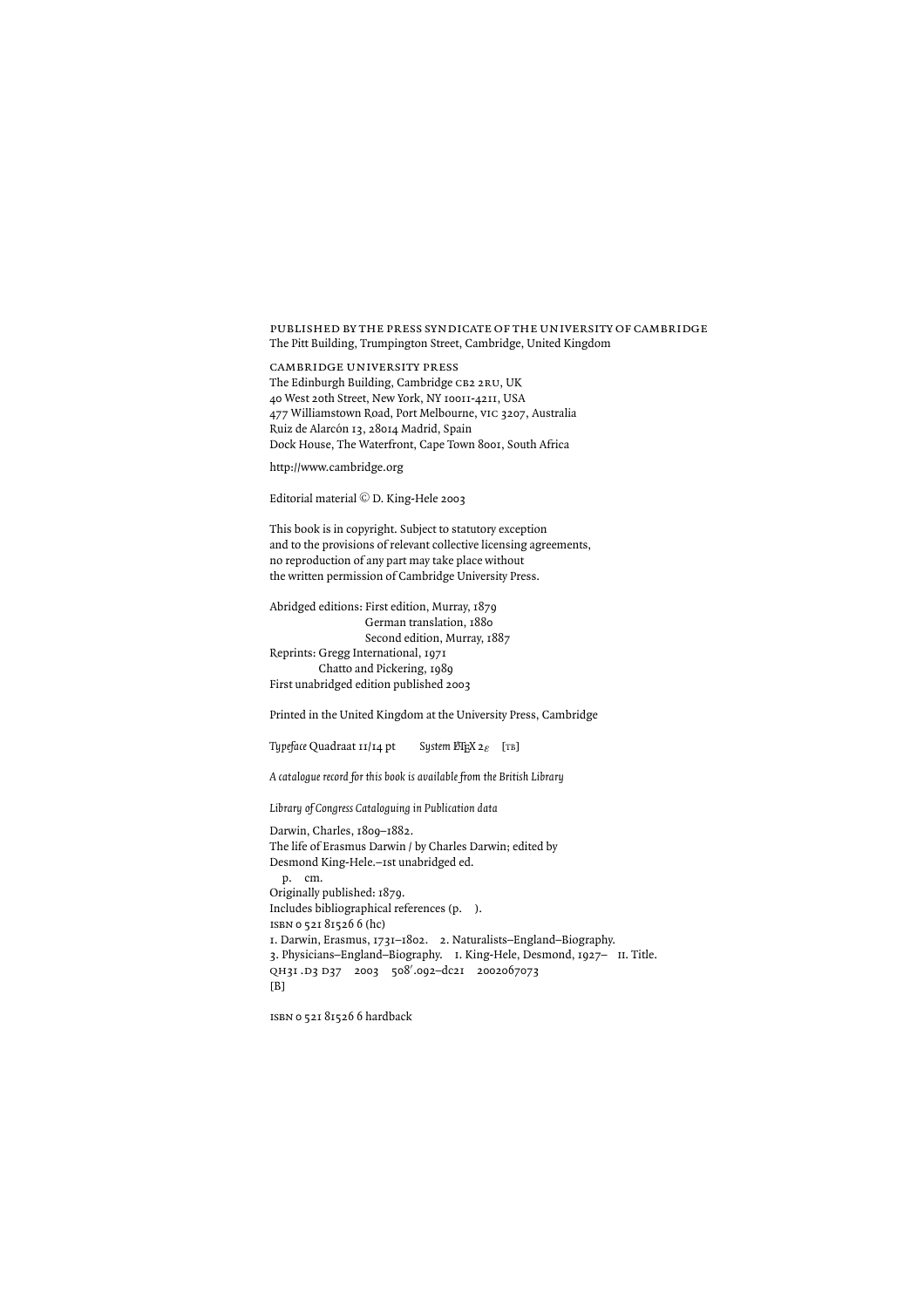### **Contents**

 $\begin{picture}(20,10) \put(0,0){\line(1,0){10}} \put(15,0){\line(1,0){10}} \put(15,0){\line(1,0){10}} \put(15,0){\line(1,0){10}} \put(15,0){\line(1,0){10}} \put(15,0){\line(1,0){10}} \put(15,0){\line(1,0){10}} \put(15,0){\line(1,0){10}} \put(15,0){\line(1,0){10}} \put(15,0){\line(1,0){10}} \put(15,0){\line(1,0){10}} \put(15,0){\line(1$ 

 $\overline{a}$ 

| Introduction                                      | page ix                 |
|---------------------------------------------------|-------------------------|
| THE LIFE OF ERASMUS DARWIN BY CHARLES DARWIN      |                         |
| Synopsis                                          | $\overline{\mathbf{3}}$ |
| Map of the Midland counties                       | 4                       |
| Preface                                           | 5                       |
| The Life of Erasmus Darwin                        | 7                       |
| Charles Darwin's References                       | 92                      |
| Notes on the text, by the editor                  | 97                      |
| Appendix A. Chronology of Erasmus Darwin's life   | 135                     |
| Appendix B. Selective family tree                 | 14I                     |
| Appendix C. Selected books and papers             | 144                     |
| Appendix D. Outline of Ernst Krause's essay       | 148                     |
| Appendix E. Linking page numbers in the 1879 book |                         |
| with those in the proofs                          | 158                     |
| Acknowledgements                                  | тбо                     |
| Index                                             | тбт                     |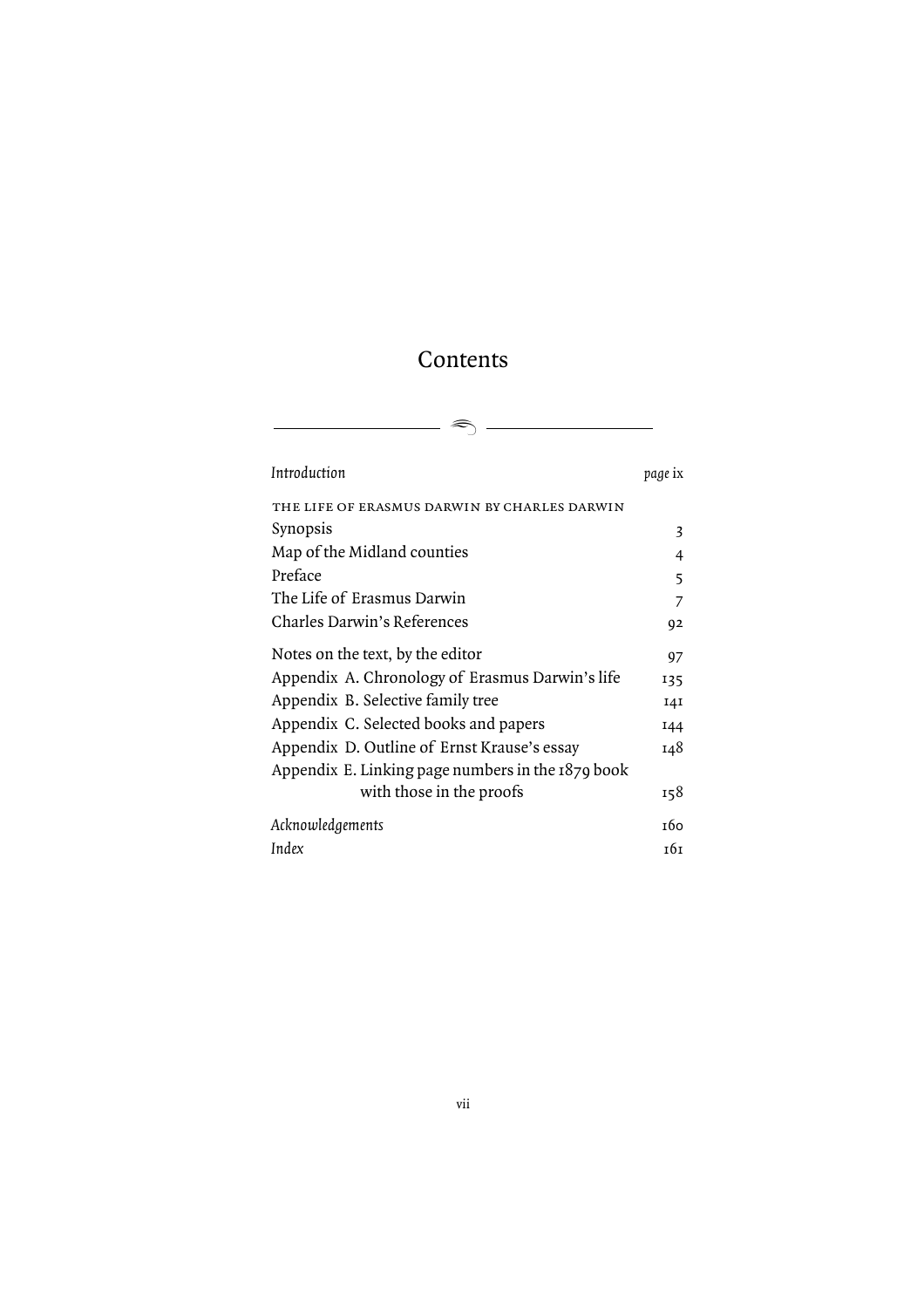*As the character of a man depends in some degree on the circumstances under* which he has been brought up, it will be advisable to give a very short account *of the family to which Erasmus Darwin belonged. It is more important to showtowhat extentamaninheritsandtransmitshischaracteristic qualities; for every addition, however small, to our knowledge on this head is a public benefit, as well as spreading a belief in inheritance.*

*{As the name Darwin is an unusual one, I may mention that in the Cottonian Library, now in the British Museum, there is a large and very rare book, on the History of Lichfield; and in this book the antiquary, Sir R. Cotton, who was born in 1570 and died in 1631, made the following entry: "This BookewasfoundinthethatchofanHouseatClifton-Campville,in the demolishinge thereof. And was brought to mee by Mr. Darwin". Clifton-Campvilleisnear Tamworth,in Staffordshire.WhethertheMr. Darwinwho made this discovery was a member of the family we do not know.}*

Erasmus Darwin was descended from a family *of yeomen who lived for several generations on their own land, apparently of considerable extent, at Marton* in Lincolnshire. *The great-grandson of the first Darwin of whom we know anything seems to have been a loyal man, for in his will made in 1584 he*[Richard Darwin] *bequeathed 3s. 4d. "towards the settynge up of the Queene's Majesties armes over the queare* [choir]*door in the parishe Churche of Marton".*

His son William, *born about 1575,* possessed a small estate at Cleatham, *at no great distance from Marton. He considered himself a gentleman, bore arms and married a lady.* He was also yeoman of the armoury of Greenwich to James I and Charles I. This office was probably almost a sinecure, and certainly of very small value.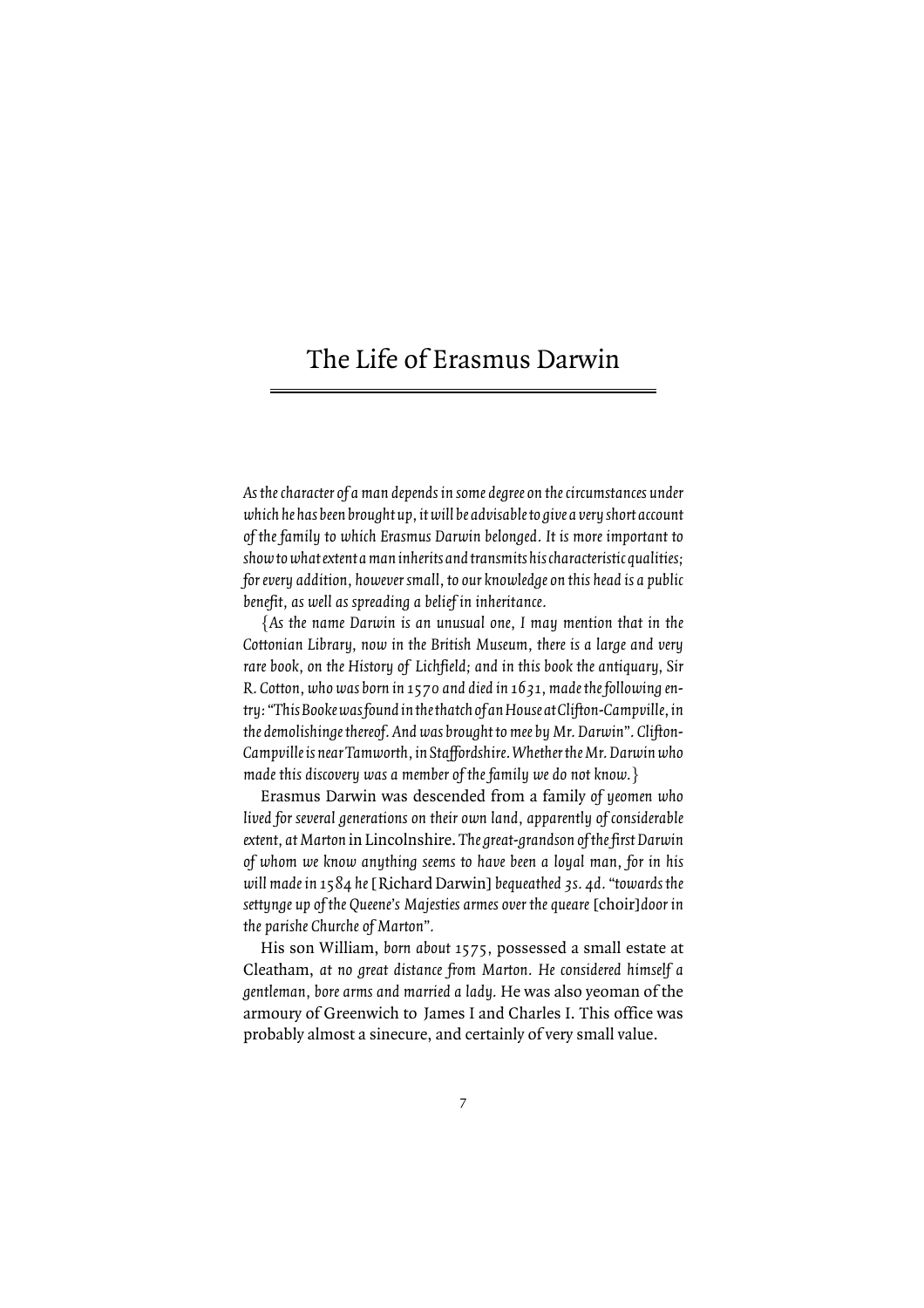*{*The greater part of the estate of Cleatham was sold in 1760. A cottage with thick walls, some fish-ponds and old trees, alone show where the "Old Hall" once stood. A field is still called the "Darwin Charity", from being subject to a charge, made by a later Mrs. Darwin, for buying gowns for four old widows every year.*}*

William Darwin died in 1644, and we have reason to believe from gout. It is, therefore, probable that Erasmus, as well as many other members of the family, inherited from this William, or some of his predecessors, their strong tendency to gout; and it was an early attack of gout which made Erasmus a vehement advocate for temperance throughout his whole life.

The second William Darwin (born 1620) served as Captain-Lieutenant in Sir W. Pelham's troop of horse, and fought for the king. His estate was sequestrated by the Parliament, but he was afterwards pardoned on payment of a heavy fine. In a petition to Charles II he speaks of his almost utter ruin from having adhered to the royal cause, and it appears that he had become a barrister. This circumstance probably led to his marrying the daughter of Erasmus Earle, Serjeant-at-law, *who lived at Heydon Hall in Norfolk and represented Norwich in the Long Parliament*; hence probably Erasmus Darwin derived his Christian name.

The eldest son from this marriage, William (born 1655), married the heiress of Robert Waring, of Wilford, a family of much consideration in Nottinghamshire. This lady also inherited, by an indirect course, the manor of Elston, which has remained ever since in the family; and Erasmus, the subject of the present notice, was born at Elston Hall.

*The William Darwin who married the heiress is said to have been a good workman, and he may have transmitted his mechanical taste to his grandson,Erasmus.Ipossessanivoryboxmadebyhim,prettilyornamented on one side, with his crest on the other side. There is a portrait of him at Elston, showing a pleasing and refined countenance.*

8

 $\ddot{\phantom{1}}$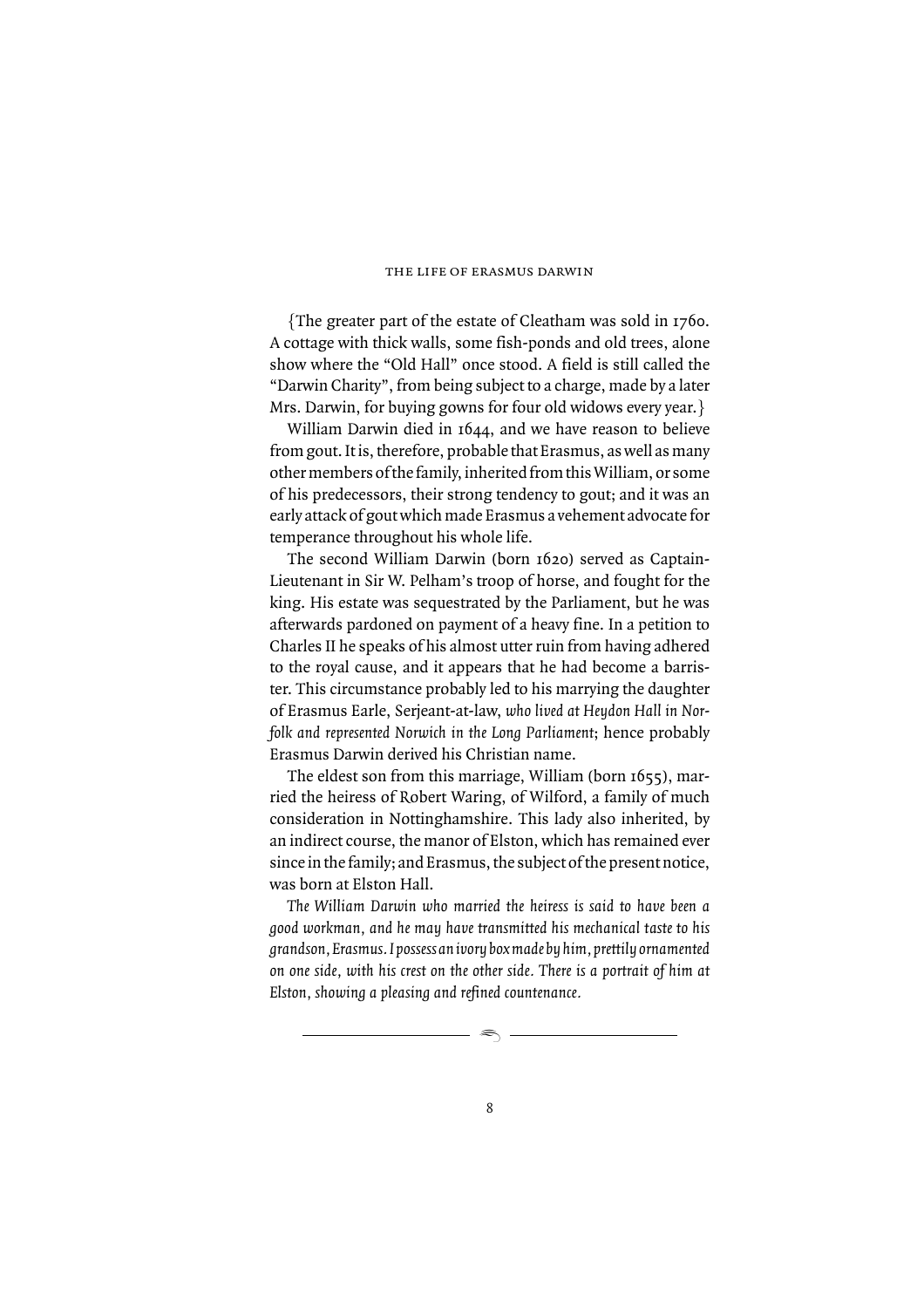

Elston Hall, where Erasmus Darwin was born, as it existed before 1754. From <sup>a</sup> drawing by Violetta H. Darwin.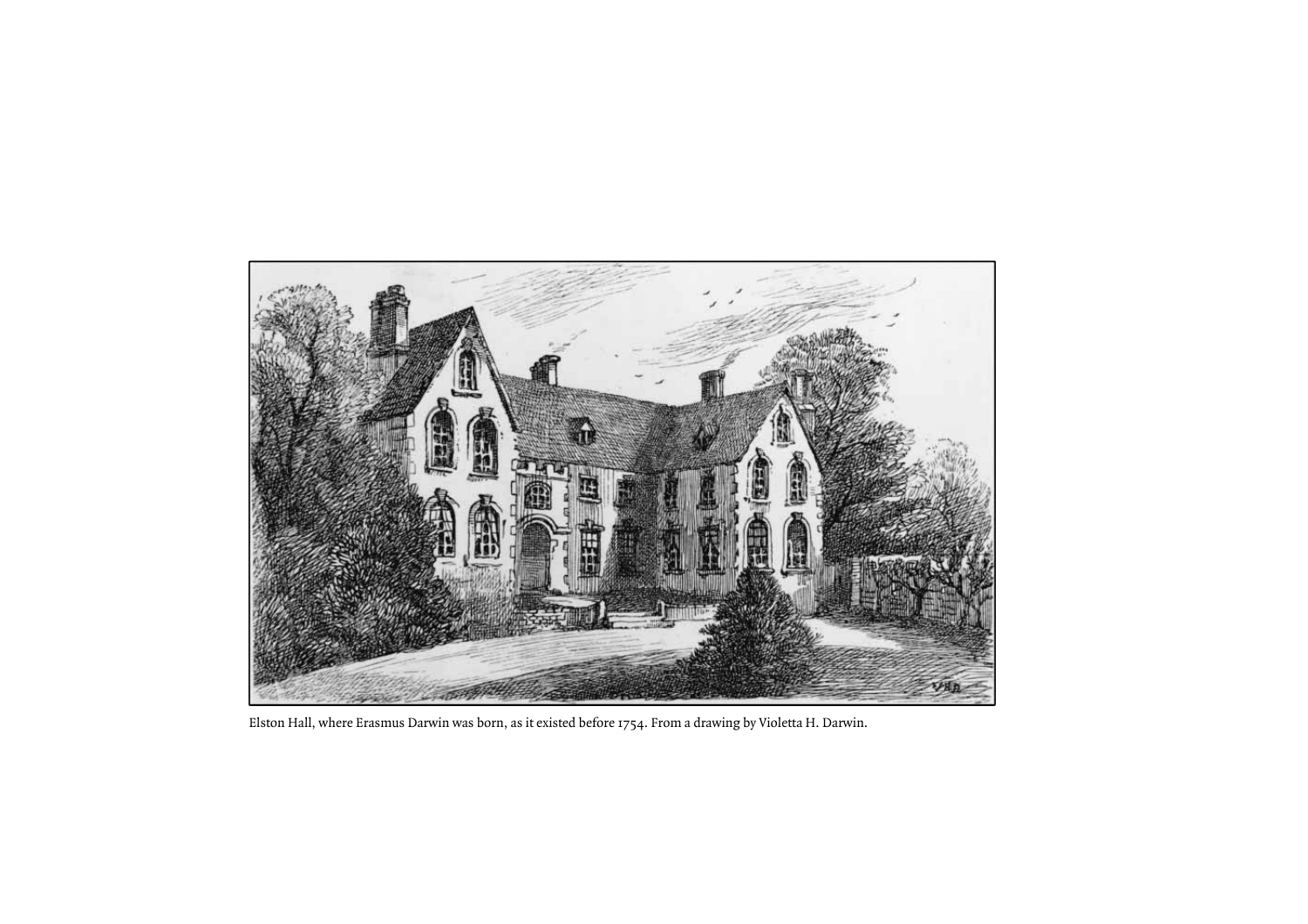The third William Darwin had two sons – William, and Robert, who was educated as a barrister and was the father of Erasmus. I suppose the Cleatham and the Waring properties were left to William, who seems to have followed no profession, and the Elston estate to Robert; for when the latter married he gave up his profession, and lived ever afterwards at Elston.

There is a portrait of Robert at Elston Hall, and he looks, with his great wig and bands, like a dignified doctor of divinity. He seems to have had some taste for science, for hewas an earlymember of the famous Spalding Club; and the celebrated antiquary, Dr. Stukeley, in 'An account of the almost entire Sceleton of a large animal, &c.', published in the 'Philosophical Transactions', April and May, 1719, begins his paper as follows:— "Having an account from my friend, Robert Darwin, Esq., of Lincoln's Inn, a Person of Curiosity, of a human Sceleton (as it was then thought) impressed in Stone, found lately by the Rector of Elston, &c." Stukeley then speaks of it as a great rarity, "the like whereof has not been observed before in this island, to my knowledge".

Erasmus wrote to his friend, Dr. Okes, with much frankness about his father's character, shortly after Robert's death in 1754:

He was a man of more sense than learning; of very great industry in the law, even after he had no business, nor expectation of any. He was frugal, but not covetous; very tender to his children, but still kept them at an awful kind of distance. He passed through this life with honesty and industry, and brought up seven healthy children to follow his example.

Judging from a sort of litany written by him, and handed down in the family, Robert was a strong advocate of temperance, which his son ever afterwards so strongly advocated:

> From a morning that doth shine, From a boy that drinketh wine, From a wife that talketh Latine, Good Lord deliver me.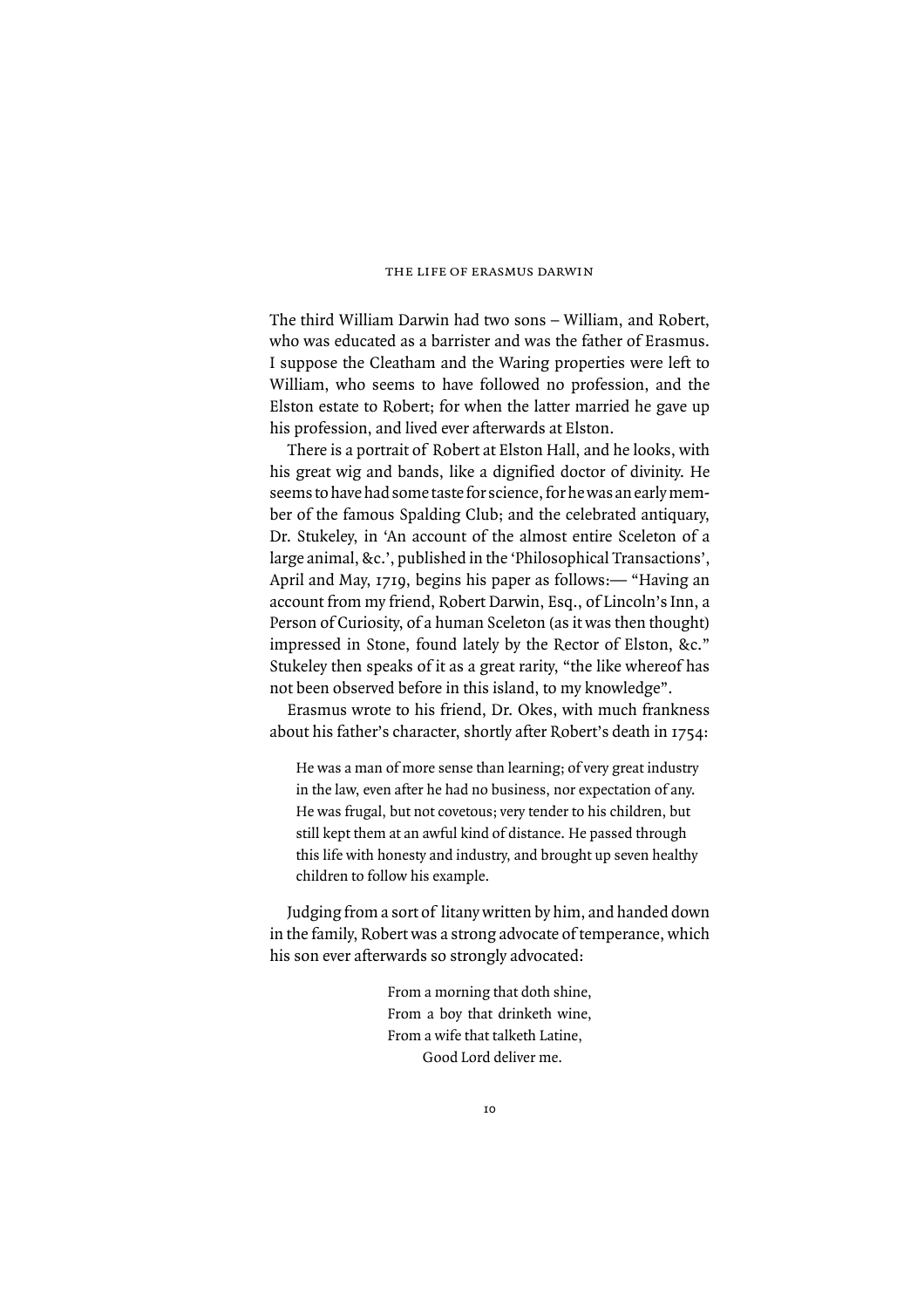It is suspected that the third line may be accounted for by his wife having been a very learned lady.

The eldest son of Robert, christened Robert Waring, succeeded to the estate of Elston, and died there at the age of ninety-two, a bachelor. He had a strong taste for poetry, like his youngest brother Erasmus, *as I infer from the latter having dedicated a MS. volume of juvenile poems to him, with the words, "By whose example and* encouragement my mind was directed to the study of poetry in my very early *years". The two brothers also corresponded together in verse.* Robert likewise cultivated botany, agreeing alsoin this respectwith Erasmus, and when a rather old man he published his 'Principia Botanica'. This book in MS. was beautifully written, and my father declared that he believed it was published because his old uncle could not endure that such fine calligraphy should be wasted. But my father was hardly just, as the work contains many curious notes on biology—a subject wholly neglected in England in the last century. The public, moreover, appreciated the book, as the copy in my possession is the third edition.

The second son, William Alvey, *became the ancestor of the elder branch of the family, the present possessors of Elston Hall.*

A third son, John, became the rector of Elston, the living being in the gift of the family; and of him I have heard nothing worthy of notice.

The fourth son, and the youngest of the children, was Erasmus, the subject of the present memoir, who was born on the 12th December 1731, at Elston Hall.

 $\approx$   $-$ 

*Before proceeding to give some account of his life and character,* it may be well to see how far he transmitted his characteristic qualities to his children. He had three sons by his first wife (besides two children who died in infancy).

His eldest son, Charles (born September 3, 1758), was a young man of extraordinary promise, but died (May 15, 1778) before he

11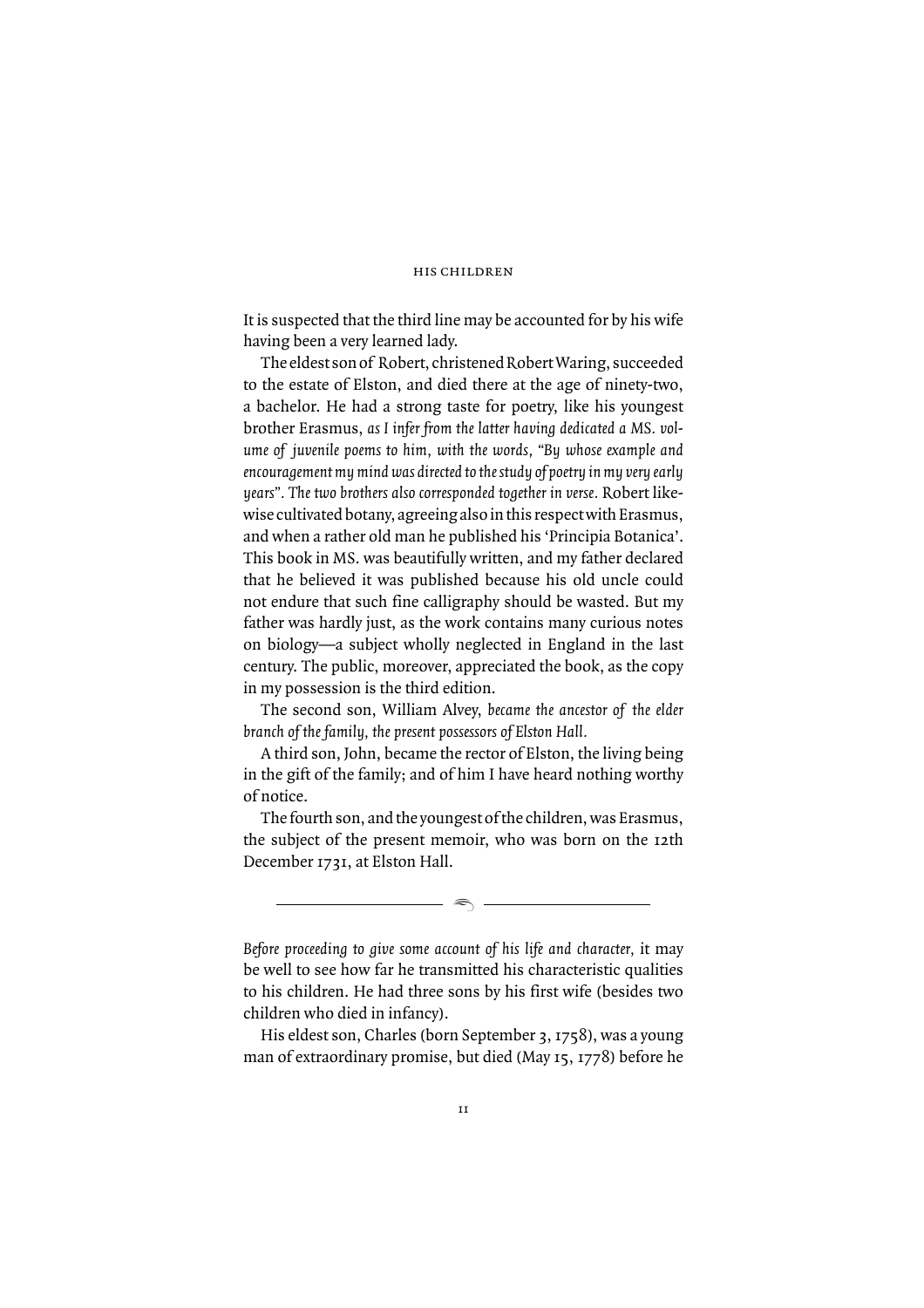was twenty-one years old from the effects of a wound whilst dissecting the brain of a child. He inherited from his father a strong taste for various branches of science, for writing verses, and for mechanics. "Tools were his playthings", and making "machines was one of the first efforts of his ingenuity, and one of the first sources of his amusement".1

He also stammered like his father, who sent him to France when between eight and nine years old (1766–67), with a private tutor, as he thought that if Charles was not allowed to speak English for a time the habit of stammering might be lost; and it is a curious fact (as I hear from one of Dr. Darwin's granddaughters) that in after years when speaking French he never stammered. At a very early age he collected specimens of all kinds. When sixteen years old he went [C.D. has 'was sent'] for a year to Oxford, but he did not like the place, and thought (in the words of his father) "that the vigour of the mind languished in the pursuit of classical elegance, like Hercules at the distaff, and sighed to be removed to the robuster exercise of the medical school of Edinburgh".

He stayed three years at Edinburgh, working hard at his medical studies, and attending "with diligence all the sick poor of the parish of Waterleith, and supplying them with the necessary medicines". The Æsculapian Society awarded him its first gold medal for an experimental enquiry on pus and mucus. Several notices of him appeared in various journals; and all the writers agree about his uncommon energy and abilities.

He seems also, like his father, to have excited the warm affection of his friends. The venerable Professor Andrew Duncan, who had Charles buried in his own family vault, spoke to me about him with the warmest affection forty-seven years after his death. Professor Duncan cut a lock of hair from the corpse, and took it to a jeweller, whose apprentice, afterwards the famous Sir H. Raeburn, set it in a locket for a memorial.<sup>2</sup> The inscription on his tomb, written by Erasmus, says, with more truth than is usual on such occasions: "Possessed of uncommon abilities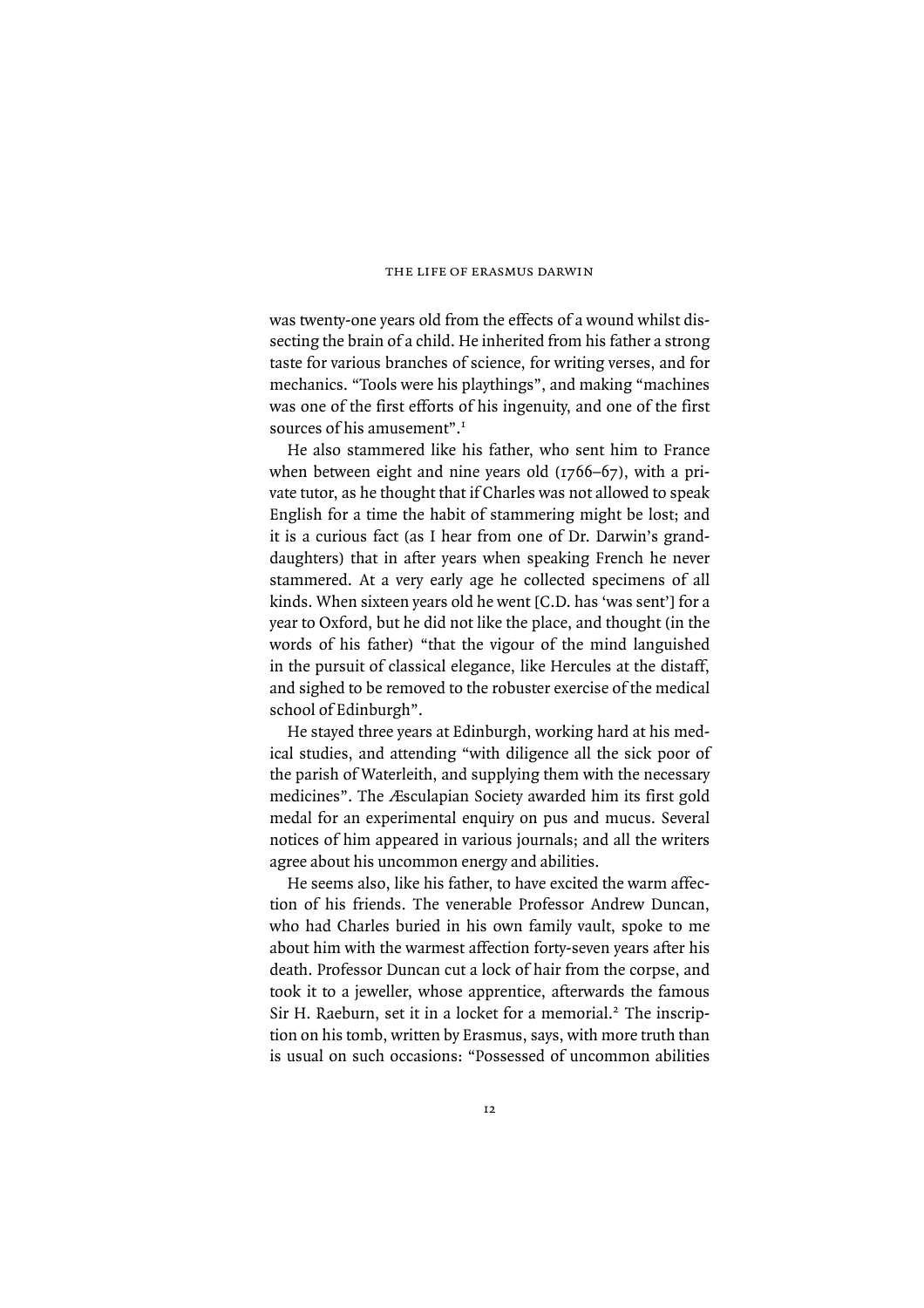and activity, he had acquired knowledge in every department of medical and philosophical science, much beyond his years".

Dr. Darwin was able to reach Edinburgh before Charles died, and had at first hopes of his recovery; but these hopes, as he informedhissecondson [C.D.has'my father']"withanguish",soon disappeared. Two days afterwards he wrote to Josiah Wedgwood to the same effect, ending his letter with the words, "God bless you, my dear friend, may your children succeed better". Two and a half years afterwards he again wrote to Wedgwood, "I am rather in a situation to demand than to administer consolation".

About the character of his second son, Erasmus (born 1759), I have little to say, for, though he wrote poetry, he seems to have had none of the other tastes of his father. He had, however, his own peculiar tastes, viz. genealogy, the collecting of coins, and statistics. When a boy he counted, as I was told by my father, all the houses in the city of Lichfield, and found out the number of inhabitants in as many as he could; he thus made a census, and when a real onewas firstmade, his estimatewas found to be nearly accurate. His disposition was quiet and retiring.

My father had a very high opinion of his abilities, and this was probably just, for he would not otherwise have been invited to travel with, and pay long visits to, men so distinguished in different ways as Boulton, the engineer, and Day, the moralist and novelist. He was certainly very ingenious, and he detected by a singularly subtle plan the author of a long series of anonymous letters, which had caused during six or seven years, extreme annoyance and even misery to many of the inhabitants of the county; and the author was found to be a county gentleman of not inconsiderable standing.

Erasmus practised as a solicitor in Derby [C.D. has 'Lichfield'] *and was so successful that when only forty years old he thought of retiring from business and building a cottage on his father's former botanic garden. His father considered this a great mistake, and in a letter to my father (August 8, 1799) says: "all which I much disapprove. Therefore you will please not to mention it, and I hope it will fall through." He did, however,*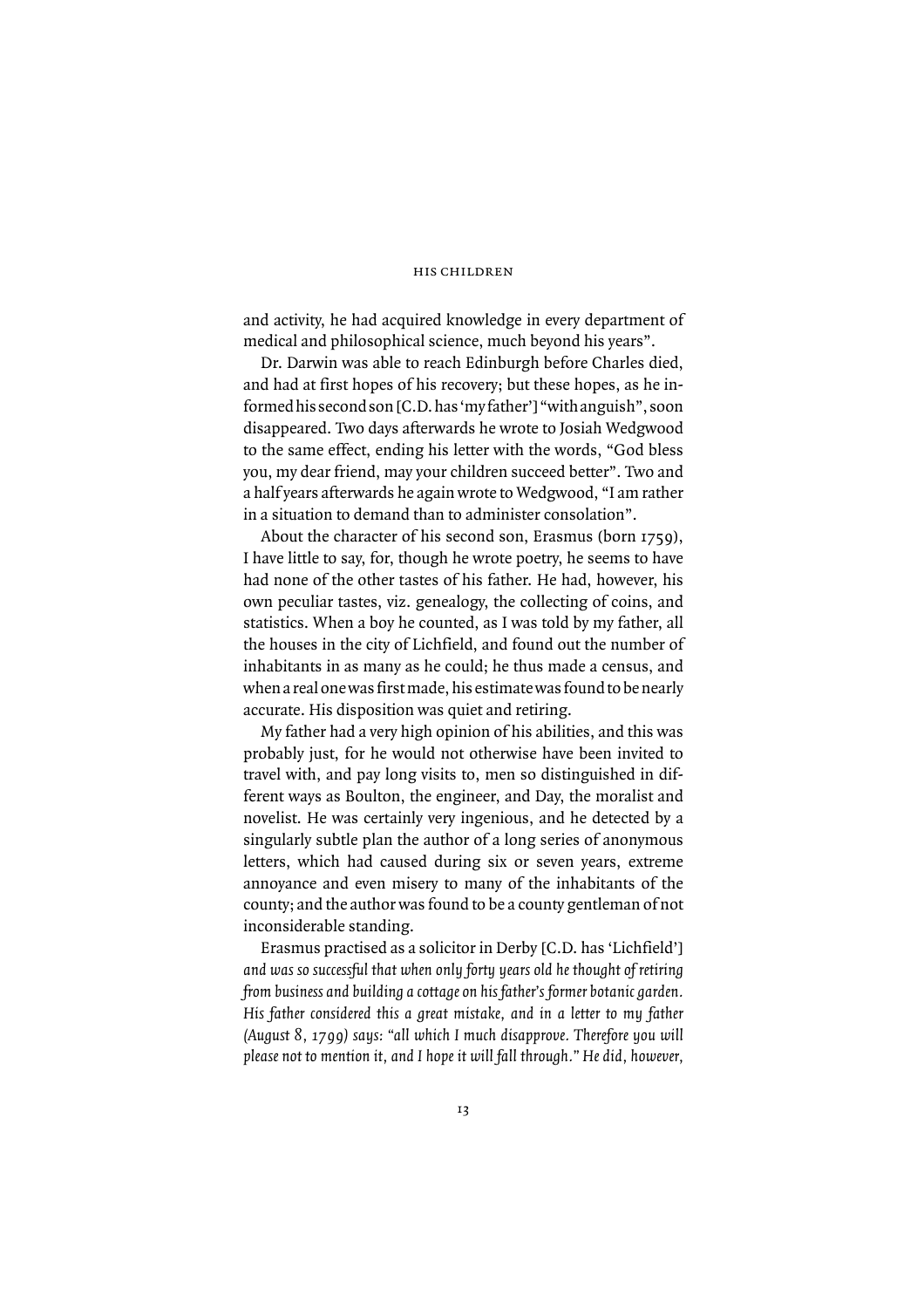*soon afterwards purchase Breadsall Priory, near Derby, with the intention of soon retiring to a life of tranquillity. But no such quiet end was in store for him, and his unhappy fate will afterwards be related.*

The third son, Robert Waring Darwin (my father, born 1766), did not inherit from his father any aptitude for poetry or mechanics, nor did he possess, as I think, a scientific mind, though he had a strong taste for flowers and gardening. He published in vol. lxxvi of the 'Philosophical Transactions' a paper on Ocular Spectra, which Wheatstone told me was a remarkable production for the period; but I believe that he was largely aided in writing it by his father. He was elected a Fellow of the Royal Society in 1788. I cannot analyse why my father's mind did not appear to me fitted for advancing science; for he was fond of theorising, and was incomparably the most acute observer whom I ever knew. But his powers of observation were all turned to the practice of medicine, and still more closely to human character. *Here would not be the proper place to show with what extraordinary acuteness* he intuitively recognised the disposition or character, and even read the thoughts, of those with whom he came into contact. This skill partly accounts for his great success as a physician, for it impressed his patients with confidence; and my father used to say that the art of gaining confidence was the chief element in a doctor's worldly success.

His brother Erasmus [C.D. has 'father'] brought him to Shrewsbury before he was twenty-one years old; his father had given [C.D. has 'and left'] him £20, saying, "Let me know when you want more, and I will send it you". His uncle John, the rector of Elston, afterwards sent him (as I gather from an old letter) £20, and this was the sole pecuniary aid which my father ever received. *{*It appears however from papersin the possession ofMr Reginald Darwin that he got £1000 under his mother's settlement, and £400 from his aunt Susannah Darwin.*}*

I have heard my father say that his practice during the first year allowed him to keep two horses and a man-servant. Erasmus tells Mr. Edgeworth that his son Robert, after being settled in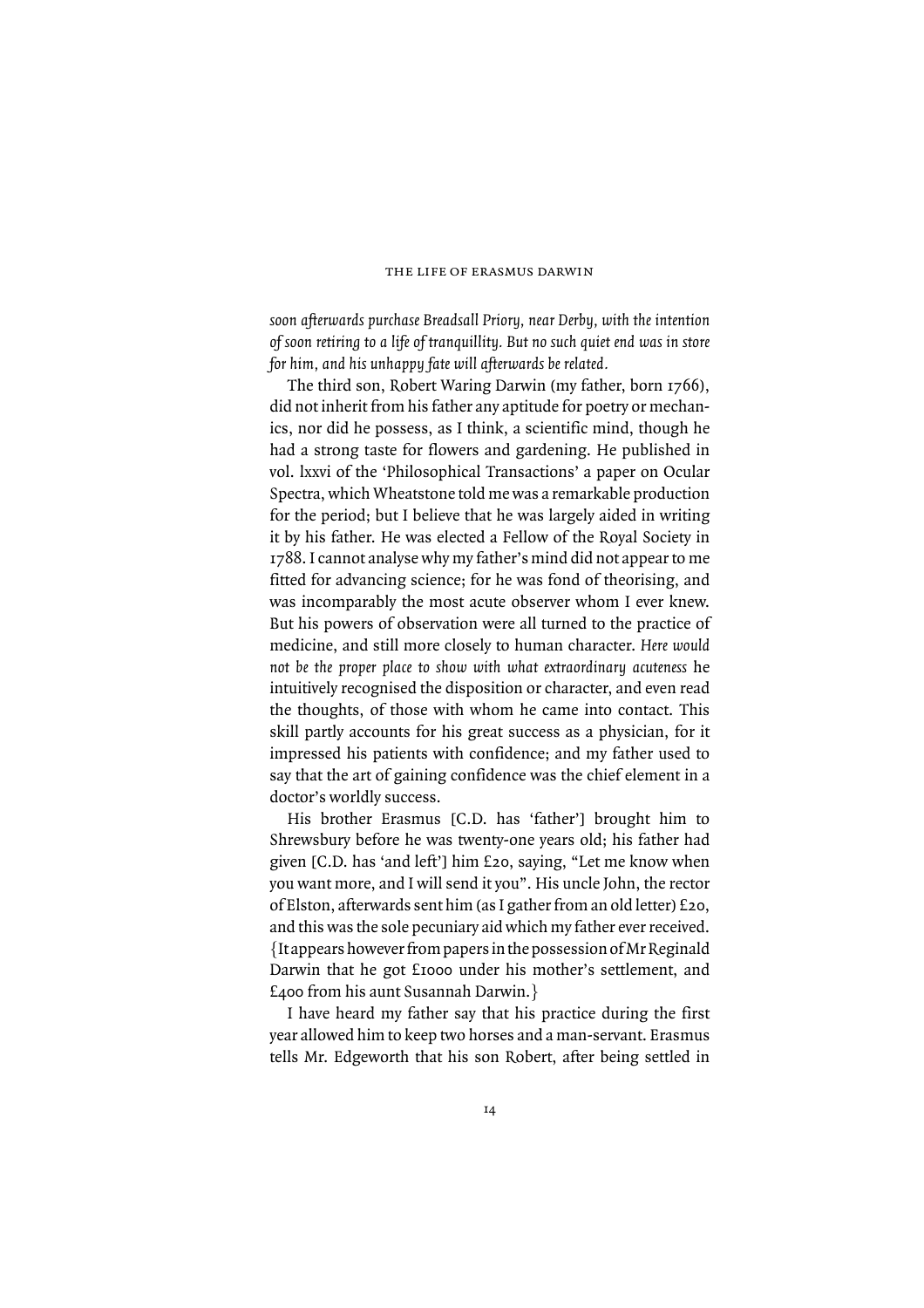Shrewsbury for only six months, "already had between forty and fifty patients". By the second year he was in considerable, and ever afterwards in very large practice. *I remember his coming into the room and saying, "This day, sixty years ago, I received my first fee in Shrewsbury", and hecontinuedto practicefor one ortwo yearslonger.It may be doubted whether any doctor will ever again have a considerable number of patients before arriving at the age of twenty-one years.*His success was themore remarkable, as he for some time detested the profession, and declared that if he had been sure of gaining £100 a year in any other way he would never have practised as a doctor.

He had an extraordinary memory for the dates of certain events, so that he knew the day of the birth, marriage and death of most of the gentlemen of Shropshire. This power, far from giving him any pleasure, annoyed him, for when he once heard a date it was fixed for ever in his mind. He told me that it added to his regret for the death of old friends. His spirits were generally high, and he was a great talker, but he was of an extremely sensitive nature, so that whatever annoyed or pained him, did so to an extreme degree. He was also rather easily roused to anger.

*On my asking him, when too old to walk, why he did not sometimes drive out in hiscarriage, he answered that every road out of Shrewsbury was associatedinhismindwith some painful event;and so vividwashismemory that I have no doubt such events returned with all the freshness of reality. He strongly disliked extravagance, but was highly generous. A manufacturer, a friend of his, called on him and stated that he should be ruined unless he could borrow* £*10,000, and that he could offer only personal security for this large sum. My father, from his wonderful insight into character, was convinced of the accuracy of every word which his friend said, and lent him the money, at a time when the amount must have been a serious matter to him. It was repaid, and the manufacturer was saved from ruin.*

One of his golden rules was never to become the friend of any one whom you could not thoroughly respect, and I think he acted on it. But of all his characteristic qualities, his sympathy was preeminent, and I believe it was this which made him for a time hate his profession, as it constantly brought suffering before his eyes.

15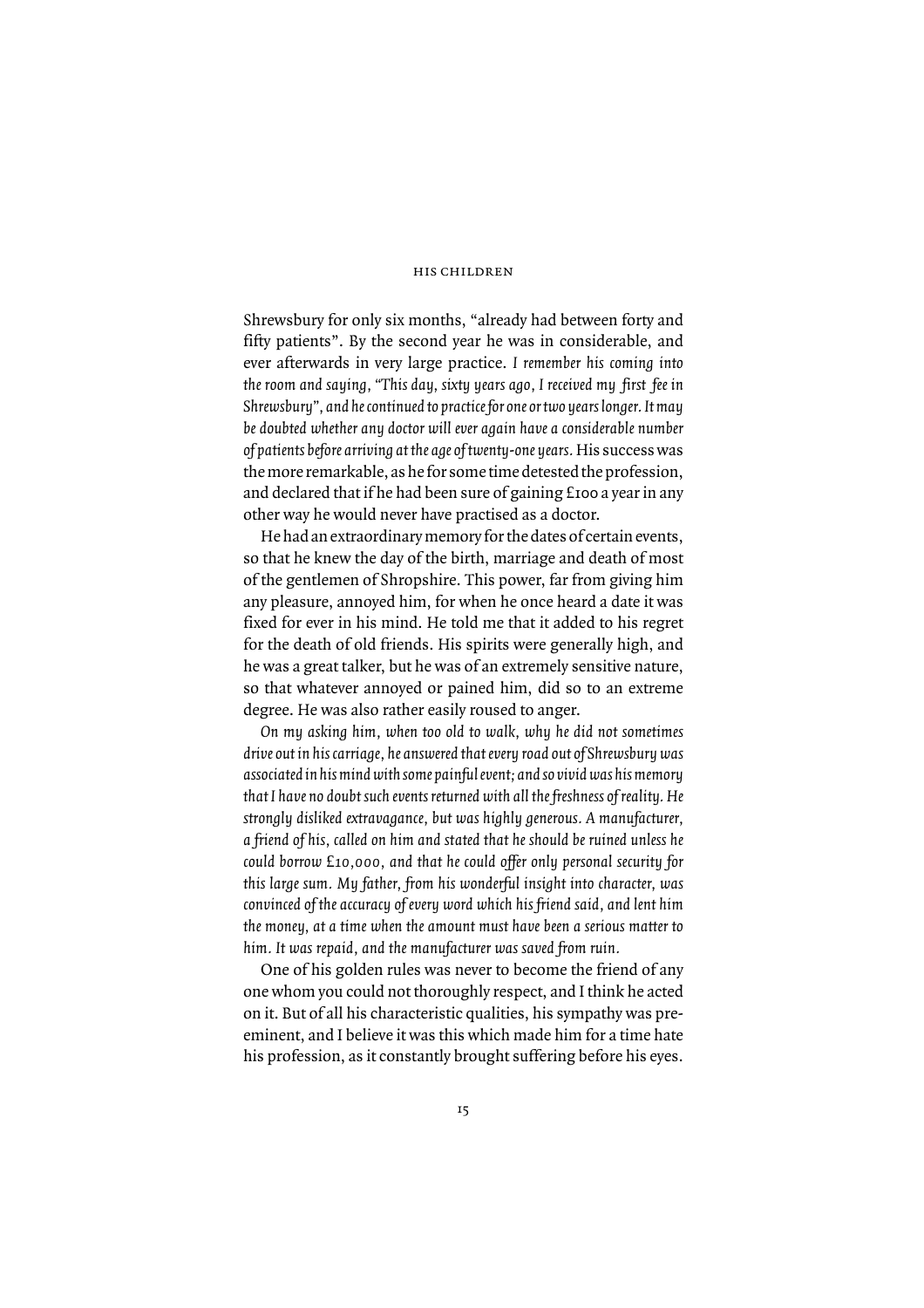Sympathy with the joy of others is a much rarer endowment than sympathy with their pains, and it is no exaggeration to say that to give pleasure to others was to my father an intense pleasure. He died November 13th, 1848 [C.D. has 1849]. A short notice of his life appeared in No. 74 of the 'Proceedings of the Royal Society'.

*As we have been here considering how much or how little the same tastes and disposition prevail in the same family, I may be permitted to add that from my earliest days I had the strongest desire to collect objects of natural history; and this was certainly innate or spontaneous, being probably inherited from my grandfather. Some of my sons have also exhibited an apparently innate taste for science. Members of the family have been elected Fellows of the Royal Society for four successive generations.*

Of the children of Erasmus by his second marriage (four sons and three daughters), one son became a cavalry officer, a second rector of Elston, and a third, Francis (born 1786, died 1859), a physician, who travelled far in countries rarely visited in those days. He showed his taste for natural history by being fond of keeping a number of wild and curious animals. One of his sons, Captain Darwin, is a great sportsman, and has published a little book, the 'Gamekeeper's Manual' (4th ed. 1863), which shows keen observation and knowledge of the habits of various animals. The eldest daughter of Erasmus, Violetta, married S. Tertius Galton, and I feel sure that their son, Francis Galton,3 will be willing to attribute the remarkable originality of his mind in large part to inheritance from his maternal grandfather.

We may now return to Erasmus Darwin. His elder brother Robert states, in a letter to my father (May 19, 1802) that Erasmus "was always fond of poetry. He was also always fond of mechanicks. I remember him when very young making an ingenious alarum for his watch *{*clock?*}*; he used also to show little experiments in electricity with a rude apparatus he then invented with a bottle."

 $\widehat{\mathscr{D}}$ .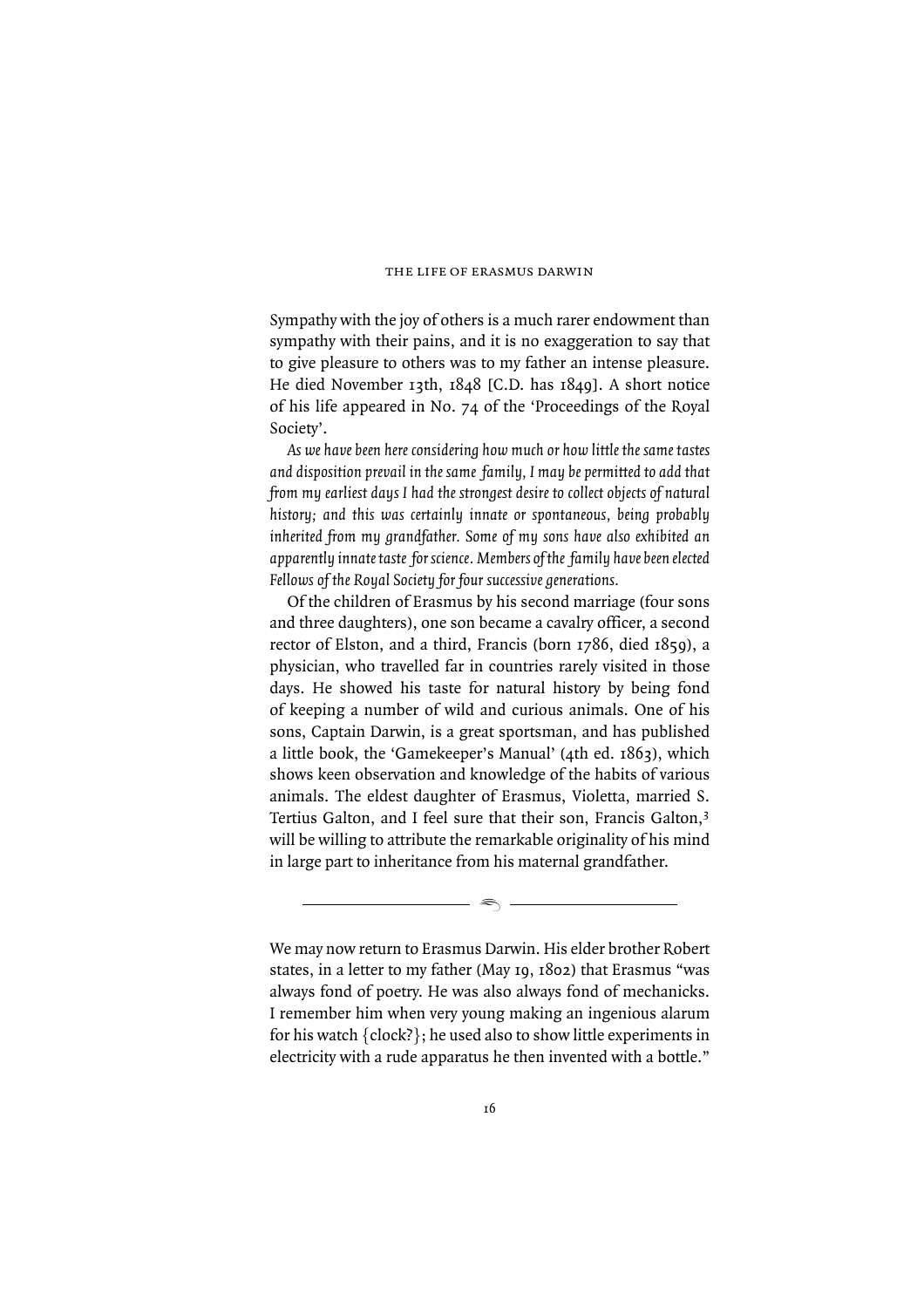The same tastes, therefore, appeared very early in his life which prevailed to the day of his death. "He had always a dislike to much exercise and rural diversions, and it was with great difficulty that we could ever persuade him to accompany us."

*But such was not invariably the case, for Robert celebrates, in the following doggerel verses, the fact of Erasmus, when nine years old, and of his brother, J. D., the future rector of Elston, catching a hare. Robert, who was famous afterwards in the family for his beautiful handwriting, and who was in all respects a most precise old gentleman, would have been shocked if he could have seen his own handwriting, bad grammar, and extraordinary orthography when sixteen years old. He would no doubt have declared it was quite beneath the dignity of biography to publish such verses.*

#### **<sup>A</sup> new Song in the praise of two young Hunters, 1740**

*One morning this winter from school J. D. came, And him and his brother Erasmus went out to kill game, And as it happened, which was very rare, With hounds and 2 Spaniels killed a fine hair.*

*2.*

*Into the whome close they went to get crabs for a tart, They no sooner got them, but a Hare they did start; And then they run her with hounds and with horn, And catched her before she got to the corn.*

*3.*

*One of the dogs catched her by the head, Which made Erasmus Darwin cry war dead war dead, But John Darwin the dogs he could not hear Because he only cried out war, war, war.*

*4.*

*Then the sport was done and all at an end. They brought her home and told the news to their friends. Soon after they pouched her and stue'd her in her blood, And everybody that eat of her, said she was good.*

When ten years old (1741), Erasmus was sent to Chesterfield School, where he remained for nine years. His sister, Susannah,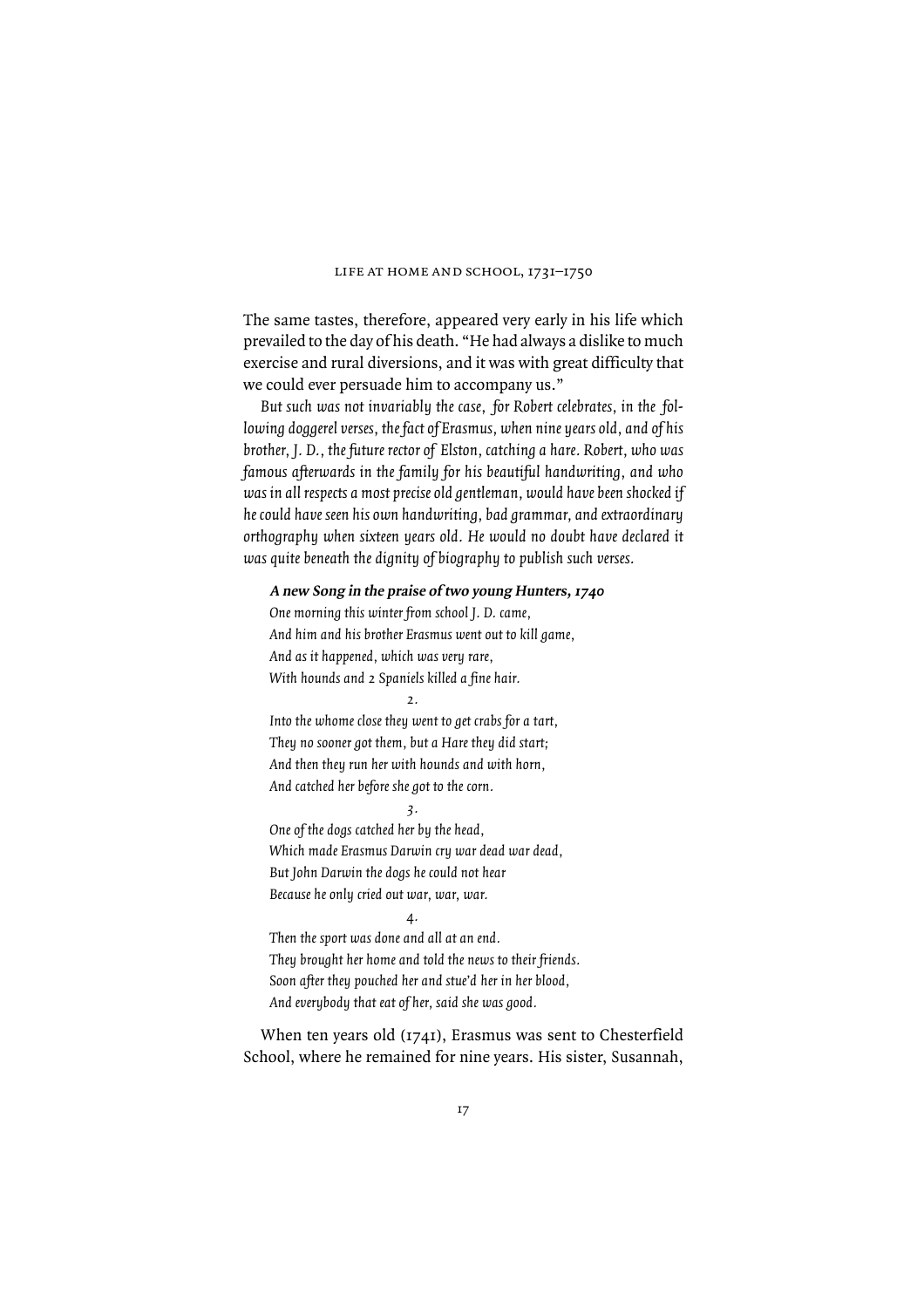wrote to him at school in 1748 [old style: 1749 new style], and I give part of the letter as a curiosity, considering that she was then a young lady between eighteen and nineteen years old. She died unmarried, and my father, who was deeply attached to her, always spoke of her as the very pattern of an old lady, so nice looking, so gentle, kind, and charitable, and passionately fond of flowers. The first part of her letter consists of gossip and family news, and is not worth giving. Erasmus was sixteen years old when he answered her.

#### Susannah Darwin to Erasmus

Dear Brother,

I come now to the chief design of my Letter and that is to acquaint you with my Abstinence this Lent, which you will find on the other side, it being a strict account of the first  $\overline{5}$  days, and all the rest has been conformable thereto; I shall be glad to hear from you with an account of your temperance this lent, which I expect far exceeds mine. As soon as we kill our hog I intend to take part thereof with the Family, for I'm informed by a learned Divine that Hogs Flesh is Fish, and has been so ever since the Devil entered into them and they ran into the Sea; if you and the rest of the Casuists in your neighbourhood are of the same oppinion, it will be a greater satisfaction to me, in resolving so knotty a point of Conscience. This being all at present I conclude with all our dues to you and Brother.

> Your affectionate sister, S*.*Darwin

#### A Diary in Lent

Elston, Feb. 20, 1748

Feb*ry* 8 Wednesday Morning a little before seven I got up; said my Prayers; worked till eight; then took a walk, came in again and eate a farthing Loaf, then dress'd me, red a Chapter in the Bible, and spun till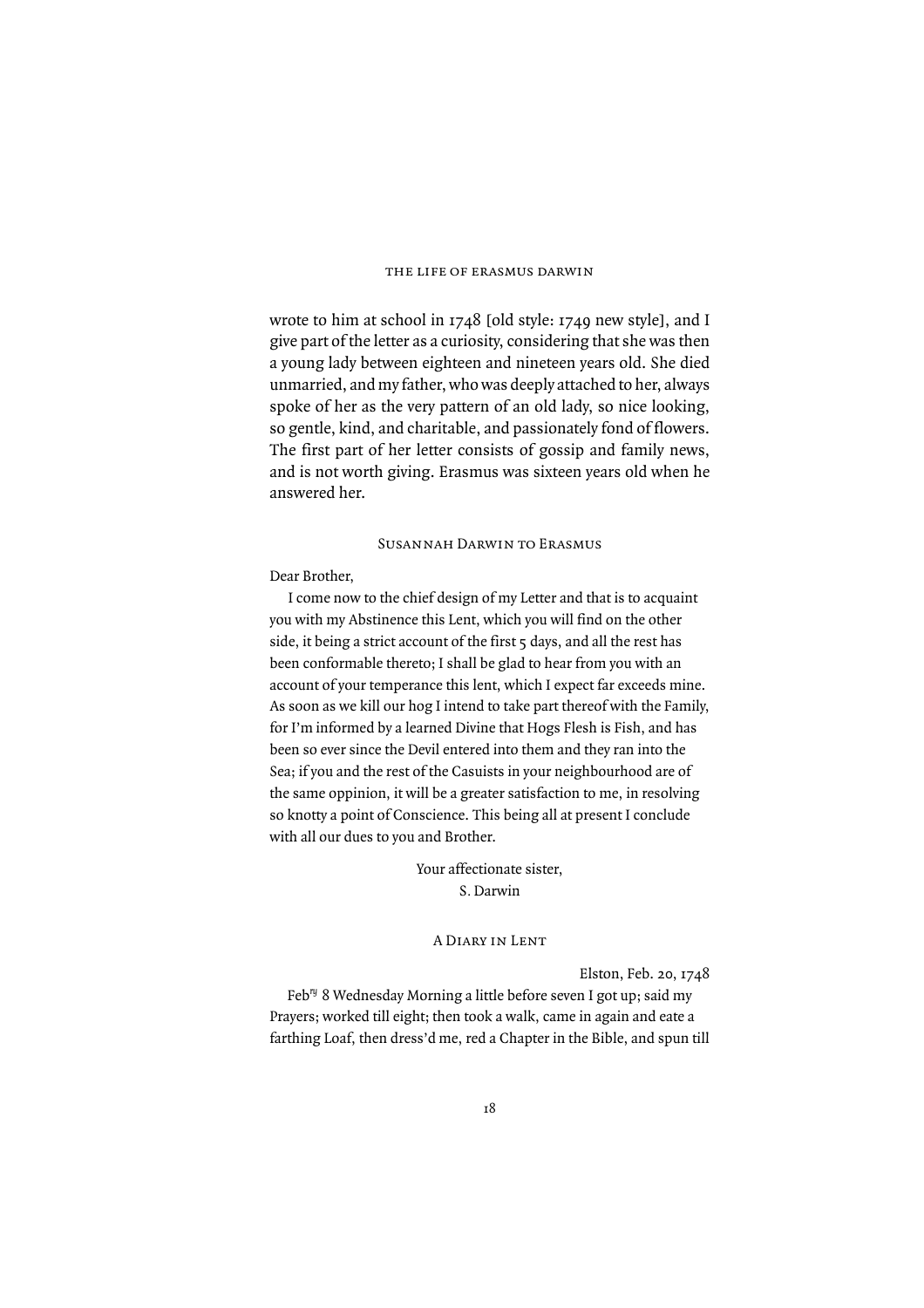One, then dined temperately viz: on Puddin, Bread and Cheese; spun again till Fore, took a walk, then spun till half an hour past Five; eat an Apple, Chatted round the Fire; and at Seven a little boyl'd Milk; and then (takeing my leave of Cards the night before) spun till nine; drank a Glass of Wine for the Stomack sake; and at Ten retired into my Chamber to Prayers; drew up my Clock and set my Larum betwixt Six and Seven.

Thursday call'd up to Prayers, by my Larum; spun till Eight, collected the Hen's Eggs; breakfasted on Oat Cake, and Balm Tea; then dress'd and spun till One, Pease Porrage Pottatoes and Apple Pye; then turned over a few pages in Scribelerus; eat an Apple and got to my work; at Seven got Apple Pye and Milk, half an hour after eight red in the Tatlar and at Ten withdrew to Prayers; slept sound; rose before Seven; eat a Pear; breakfast a quarter past Eight; fed the Cats, went to Church; at One Pease Porrage Puddin Bread and Cheese, Fore Mrs. Chappells came, Five drank Tea; Six eat half an Apple; Seven a Porrenge of Boyl'd Milk; red in the Tatlar; at Eight a Glass of Punch; filled up the vacancies of the day with work as before.

Saturday Clock being too slow lay rather longar than usal; said my Prayers; and breakfasted at Eight; at One broth Pudding Brocoli and Eggs and Apple Pye; at Five an Apple; seven Apple Pye Bread and Butter; at Nine a Glass of Wine; at Ten Prayers.

Sunday breakfast at Eight; at Ten went to the Chappell; 12 Dumplin, red Herring, Bread and Cheese; two to the Church; read a Lent Sermon at Six, and at Seven Appel Pye Bread and Butter.

Excuse hast being very cold.

#### Erasmus to Susannah Darwin

#### Dear Sister,

I receiv'd yours about a fortnight after the date that I must begg to be excused for not answering it sooner: besides I have some substantial Reasons, as having a mind to see Lent almost expired before I would vouch for my Abstinence throughout the whole: and not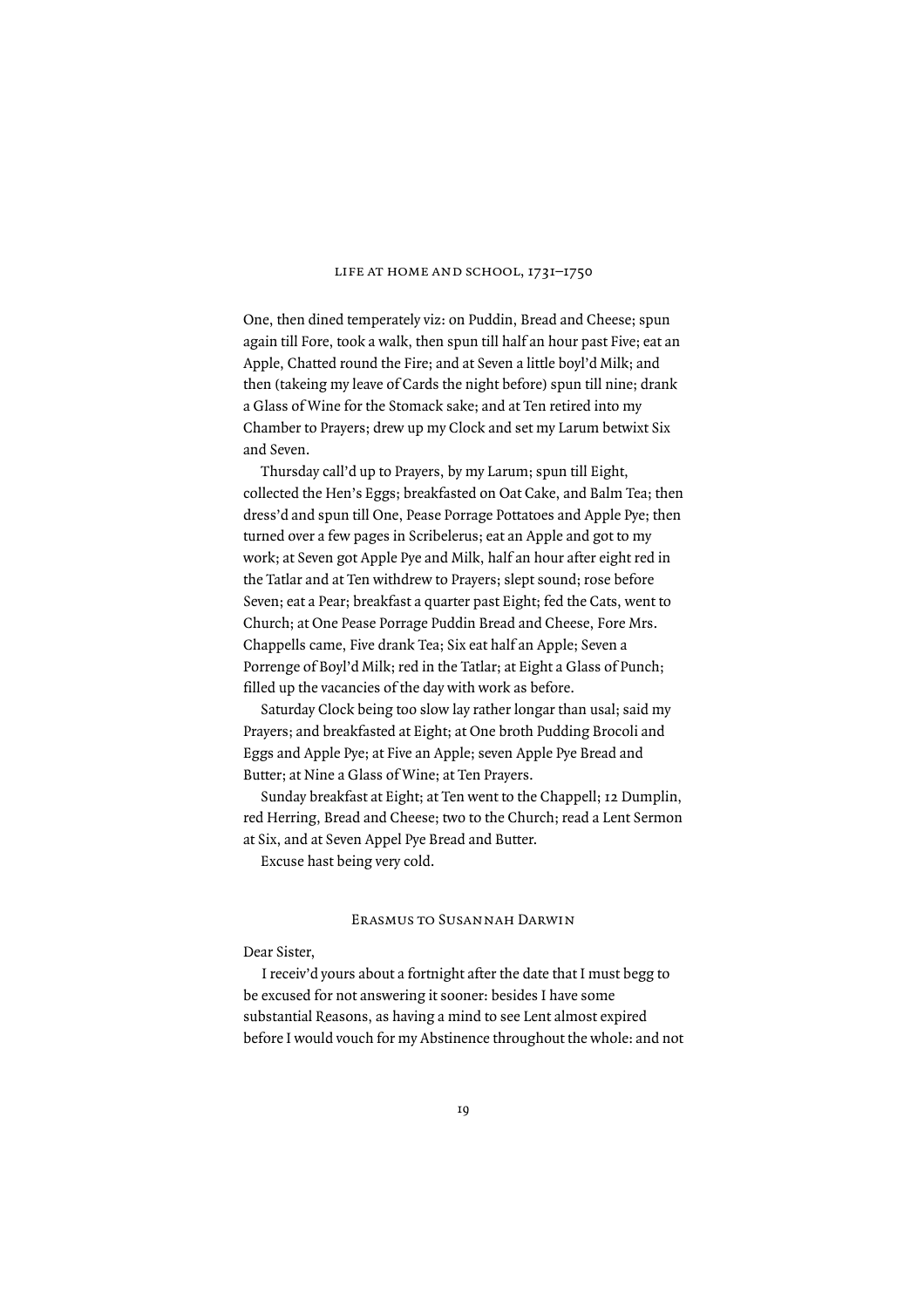having had a convenient oppertunity to consult a Synod of my learned friends about your ingenious Conscience, and I must inform you we unanimously agree in the Opinion of the Learned Divine you mention, that Swine may indeed be fish but then they are a devillish sort of fish; and we can prove from the same Authority that all fish is flesh whence we affirm Porck not only to be flesh but a devillish Sort of flesh; and I would advise you for Conscience sake altogether to abstain from tasting it; as I can assure You I have done, tho' roast Pork has come to Table several Times; and for my own part have lived upon Puding, milk, and vegetables all this Lent; but don't mistake me, I don't mean I have not touch'd roast beef, mutton, veal, goose, fowl, &c. for what are all these? All flesh is grass! Was I to give you a journal of a Week it would be stuft so full of Greek and Latin as translation, Verses, themes, annotation, Exercise and the like, it would not only be very tedious and insipid but perfectly unintelligible to any but Scholboys.

I fancy you forgot in Yours to inform me that your Cheek was quite settled by your Temperance, but however I can easily suppose it. For the temperate enjoy an ever-blooming Health free from all the Infections and disorders luxurious mortals are subject to; the whimsical Tribe of Phisitians cheated of their fees may sit down in penury and Want, they may curse mankind and imprecate the Gods and call down that parent of all Deseases, luxury, to infest Mankind, luxury more distructive than the Sharpest Famine; tho' all the Distempers that ever Satan inflicted upon Job hover over the intemperate; they would play harmless round our Heads, nor dare to touch a single Hair. We should not meet those pale thin and haggard countenances which every day present themselves to us. No doubt men would still live their Hunderd, and Methusalem would lose his Character; fever banished from our Streets, limping Gout would fly the land, and Sedentary Stone would vanish into oblivion and death himself be slain.

I could for ever rail against Luxury, and for ever panegyrize upon abstinence, had I not already encroach'd too far upon your Patience; but it being Lent the exercise of that Christian virtue may not be amiss so I shall proceed a little furder—

20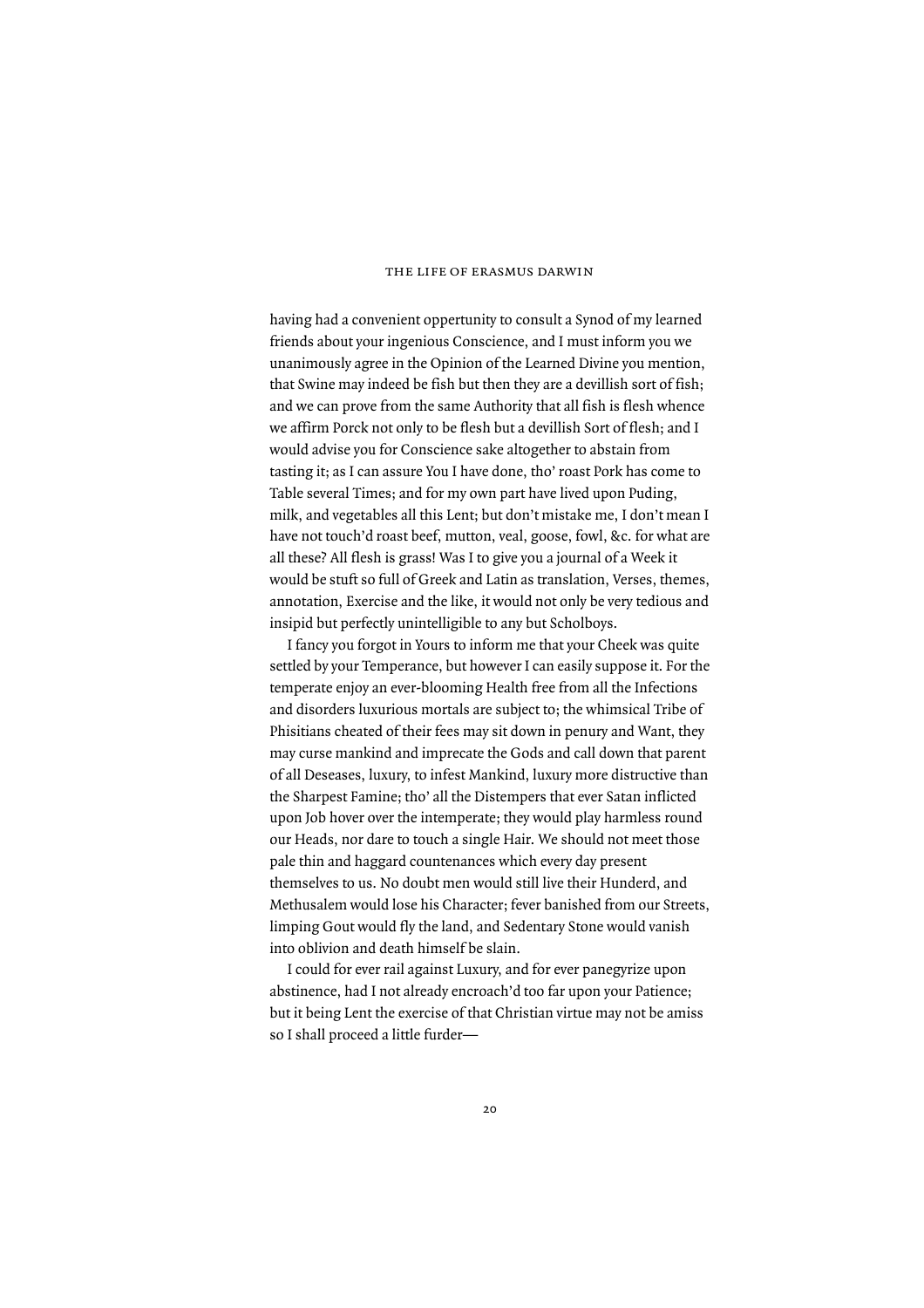*{*The remainder of the letter is hardly legible and unintelligible, with no signature.*}*

 $\overline{\phantom{a}}$   $\overline{\phantom{a}}$ 

P.S.—Excuse Hast, supper being called, very Hungry.

Judging from two letters—the first written in 1749 to one of his school-friends [C.D. has 'under-masters'] during the holidays, and the other to the head-master, shortly after arriving at the University of Cambridge, in 1750—he seems to have felt a degree of respect, gratitude, and affection for several masters unusual in a schoolboy. Both these letters were accompanied by an inevitable copy of verses, those addressed to the head-master being of considerable length, and in imitation of the 5th Satire of Persius.

His elder brother John [C.D. has 'His two elder brothers'] accompanied him to St. John's College, Cambridge; and this seems to have been a severe strain on their father's income. They appear, in consequence, to have been thrifty and honourably economical; so much so that they mended their own clothes; and, many years afterwards, Erasmus boasted to his second wife that, if she cut the heel out of a stocking, he would put a new one in without missing a stitch. He won the Exeter Scholarship at St. John's, which was worth only £16 per annum.

No doubt he continued to study the classics whilst at Cambridge, for he did so to the end of his life, as shown by the many quotations in his latest work, 'The Temple of Nature'. He must likewise have studied mathematics to a certain extent, for, when he took his Bachelor of Arts degree, in 1754, he [actually his brother] was at the head of the Junior Optimes.

Nor did he neglect medicine; and he left Cambridge during one term to attend Hunter'slectures in London. As a matter of course, he wrote poetry whilst at Cambridge, and a poem on 'The Death of Prince Frederick', in 1751, was published many years afterwards, in 1795, in the European Magazine.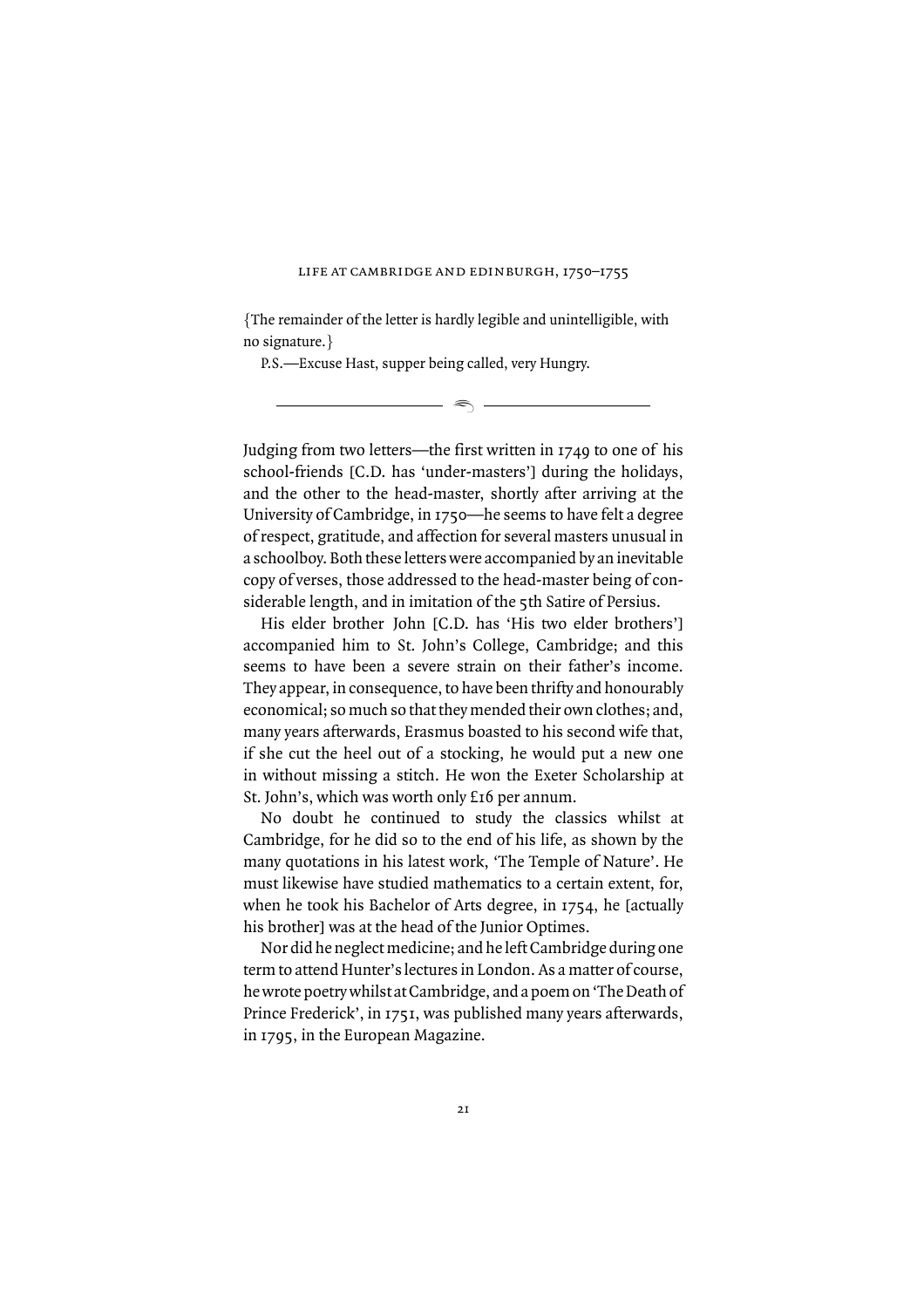In the autumn of 1753 [C.D. has '1754'] he went to Edinburgh to study medicine, and while there seems to have been as rigidly economical as at Cambridge; for amongst his papers there is a receipt for his board from July 13th to October 13th [1754], amounting to only £6 12s.

Mr Keir, afterwards a distinguished chemist, was at Edinburgh with him, and after his death wrote to my father (May 12, 1802):

The classical and literary attainments which he had acquired at Cambridge gave him, when he came to Edinburgh, together with his poetical talents and ready wit, a distinguished superiority among the students there. Every one of the above-mentioned Professors *{*those whose lectures he attended*}*, excepting Dr. Whytt, had been a pupil of the celebrated Boerhaave, whose doctrines were implicitly adopted. It would be curious to know (but he alone could have told us) the progress of your father's mind from the narrow Boerhaavian system, in which man was considered as an hydraulic machine whose pipes were filled with fluid susceptible of chemical fermentations, while the pipes themselves were liable to stoppages or obstructions (to which obstructions and fermentations all diseases were imputed), to the more enlarged consideration of man as a *living being,* which affects the phenomena of health and disease more than his merely mechanical and chemical properties. It is true that about the same time, Dr. Cullen and other physicians began to throw off the Boerhaavian yoke; but from the minute observation which Dr. Darwin has given of the laws of association, habits and phenomena of animal life, it is manifest that his system is the result of the operation of his own mind.

The only other record of his life in Edinburgh which I possess is a letter to his friend Dr. Okes, of Exeter,<sup>4</sup> which shows his sceptical frame of mind when twenty-three years old. The expression "disagreeable news" applied to his father's death, sounds very odd to our ears, but he evidently used this word where we should say "painful". For, in a feeling letter to Josiah Wedgwood, written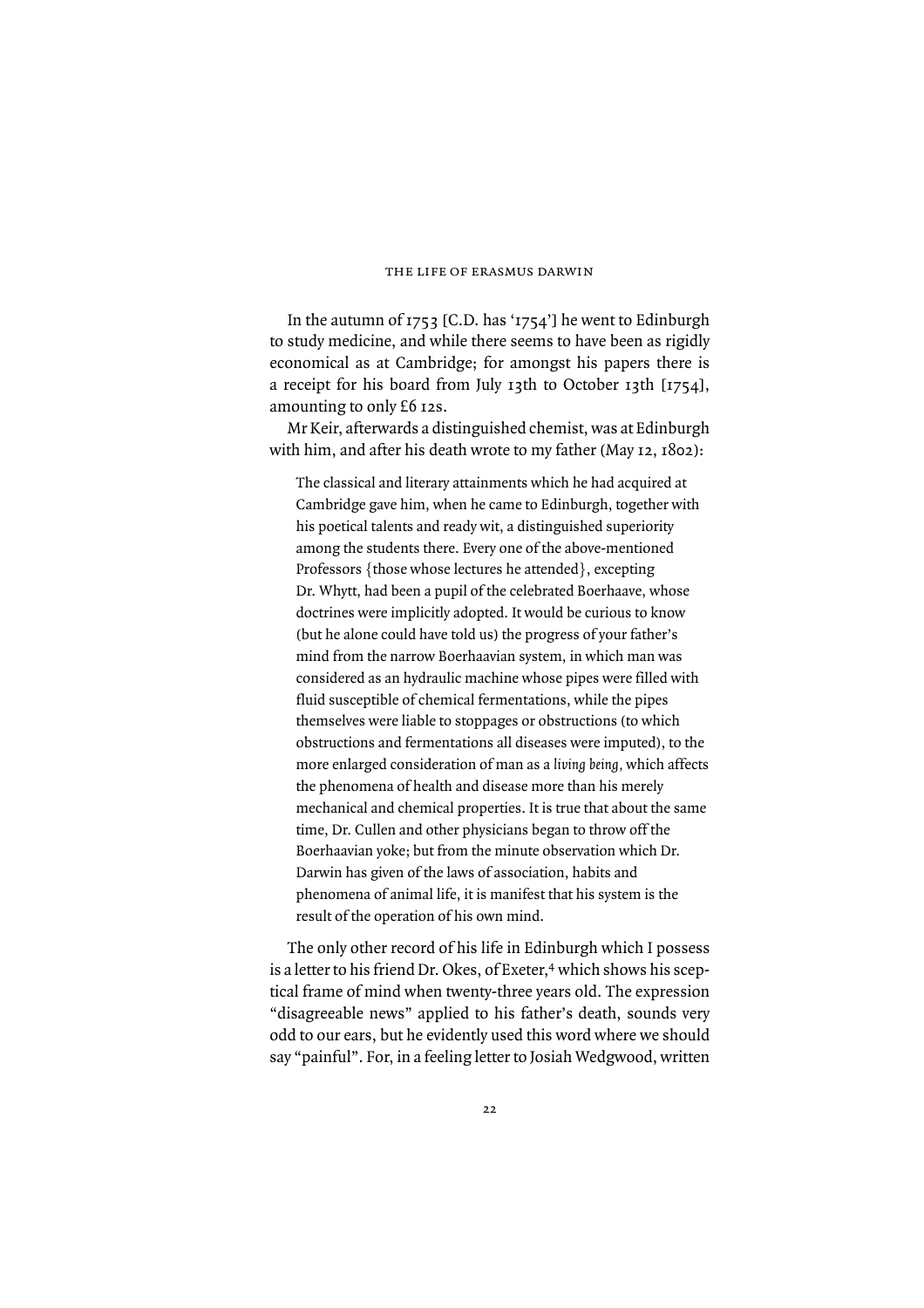a quarter of a century afterwards (Nov. 29, 1780) about the death of their common friend Bentley, in which he alludes to the death of his own son, he says nothing but exertion will dispossess "the *disagreeable* ideas of our loss".

#### Erasmus Darwin to Dr. Okes

Yesterday's post brought me the disagreeable news of my father's departure out of this sinful world. *{*Here follows the character of his father already quoted.*}*

He was 72 years old, and died the 20th of this current November 1754. 'Blessed are they that die in the Lord'.

That there exists a superior ENS ENTIUM, which formed these wonderful creatures, is a mathematical demonstration. That He influences things by a particular providence, is not so evident. The probability, according to my notion, is against it, since general laws seem sufficient for that end. Shall we say no particular providence is necessary to roll this Planet round the Sun, and yet affirm it necessary in turning up *cinque* and *quatorze*, while shaking a box of dies? or giving each his daily bread? The light of Nature affords us not a single argument for a future state; this is the only one, that it is possible with God, since He who made us out of nothing can surely re-create us; and that He will do this is what we humbly hope. I like the Duke of Buckingham's epitaph— "Pro Rege sæpe, pro Republicâ semper, dubius, non improbus vixi; incertus, sed inturbatus morior. Christum advenero, Deo confido benevolenti et omnipotenti, Ens Entium miserere mei!"

Erasmus Darwin

 $\Rightarrow$ .

In 1755 he returned to Cambridge, and took his Bachelor of Medicine degree. He then returned to Edinburgh, and early in September 1756, settled as a physician in Nottingham. Here, however, he remained for only two or three months, as he got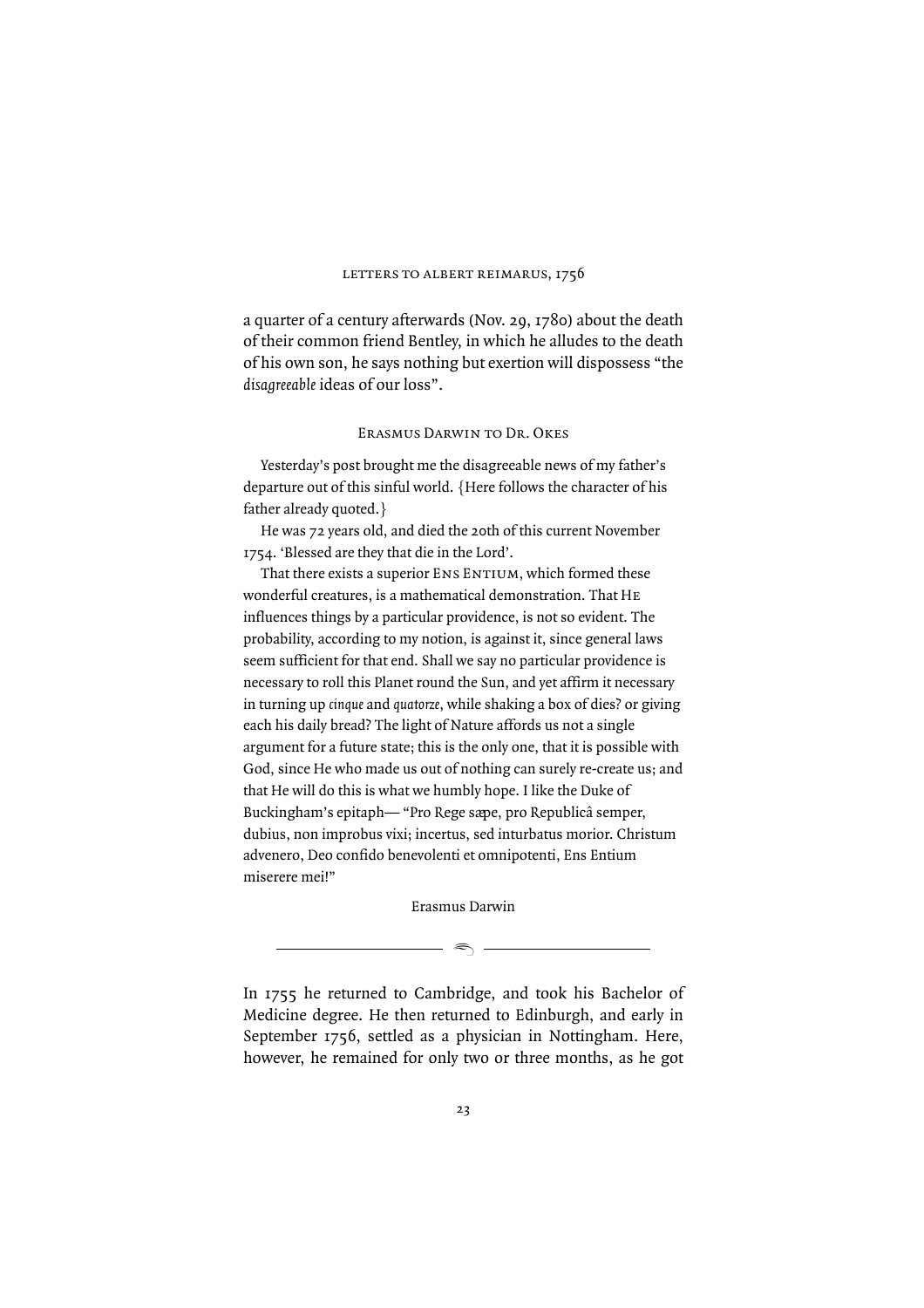no patients. Whilst in Nottingham he wrote several letters, some in Latin and some in English, to his friend, the son of the famous German philosopher, Reimarus.5 Mechanics and medicine were the bonds of union between them. Erasmus also dedicated a poem to young Reimarus, on his taking his degree at Leyden in 1754. Various subjects were discussed between them, including the wildest speculations by Erasmus on the resemblance between the action of the human soul and that of electricity, but the letters are not worth publishing. In one of them he says:

I believe I forgot to tell how Dr. Hill makes his 'Herbal' *{*a formerly well-known book*}*. He has got some wooden plates from some old herbal, and the man that cleans them cuts out one branch of every one of them, or adds one branch or leaf, to disguise them. This I have from my friend Mr. G—y [Gurney], watch-maker, to whom this print-mender told it, adding, 'I make plants now every day that God never dreamt of'.

It also appears from one of his letters to Reimarus that Erasmus corresponded at this time about short-hand writing with Gurney, the author of a famous book on this art, which my grandfather practised for some time, so that whilst young he filled six volumes with short-hand notes.

Several of the letters to Reimarus relate to a case which is partly to the credit and partly to the discredit of my grandfather. He seems to have been much interested about a working man whom he sent or helped to send to a London surgeon, Mr. D., for a serious operation. There appears to have been some misunderstanding between Dr. Darwin, Reimarus, and the surgeon, who they expected would perform the operation gratuitously. Dr. Darwin wrote to Reimarus:

I am very sorry to hear that D. took six guineas from the poor young man. He has nothing but what hard labour gives him; is much distressed by this thing costing him near  $\pounds$ 30 in all, since the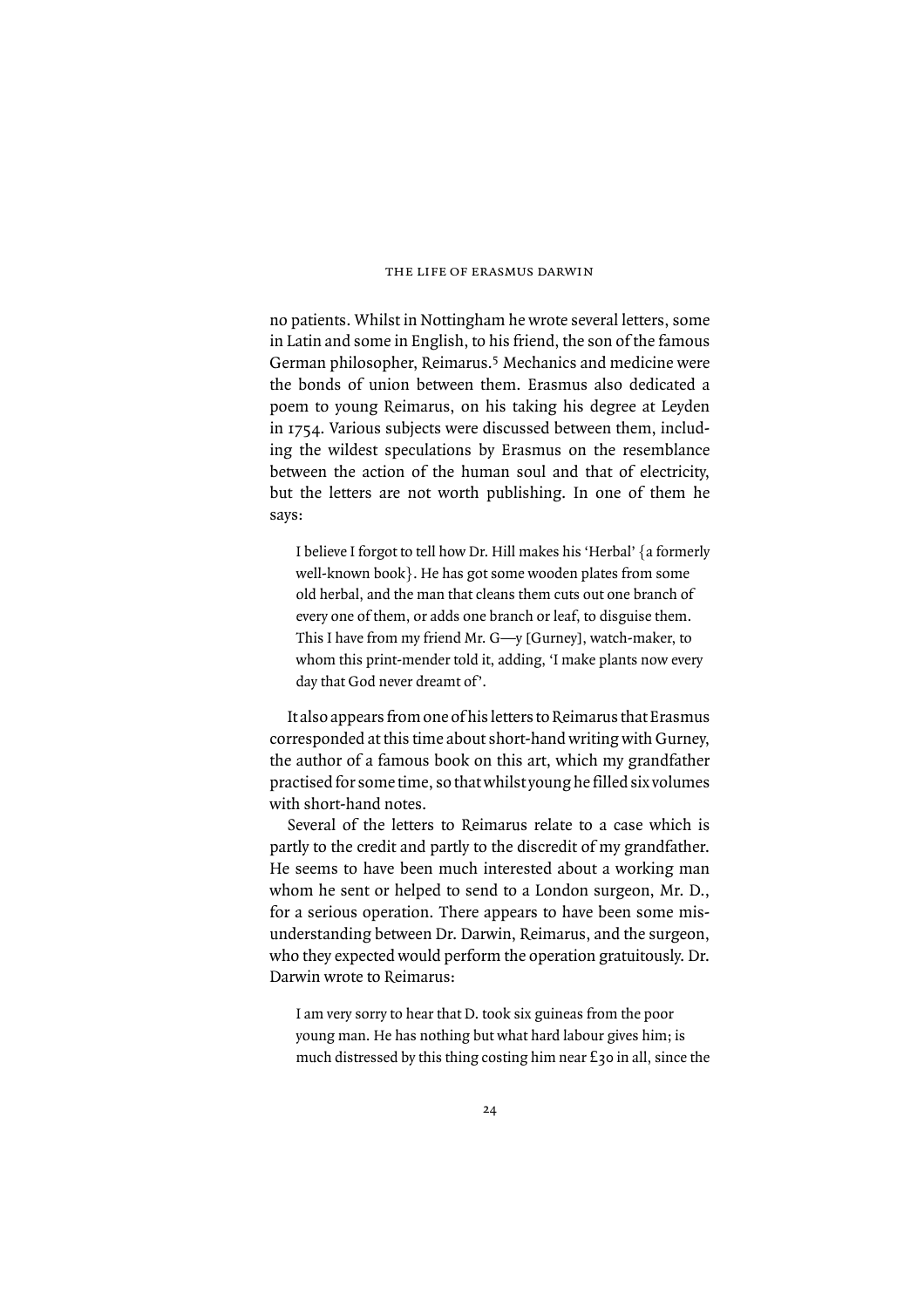house where he lay cheated him much*....*When he returns I shall send him two guineas. I beg you would not mention to my brother that I send this to him.

Why his brother should not be told of this act of charity it is difficult to conjecture.

From two other letters it appears that my grandfather wrote an anonymous letter to the surgeon, complaining of his charge; and this, though in a good cause, was a discreditable action, which he ought to have fully owned when suspected of being the author. Erasmus, on hearing that he was suspected, wrote to Reimarus (Nottingham, Sept. 9, 1756), adding in a P.S. "that he might show the letter to Mr. D."

You say I am suspected to be the Author of it *{*i.e. the anonymous letter*}*, and next to me some malicious Person somewhere else, and that I am desired as I am a gentleman to declare concerning it. First, then, as I am upon Honour, I must not conceal that I am glad there are Persons who will revenge Faults, that Law can not take hold off: and I hope Mr. D. will not be affronted at this Declaration; since you say he did not know the Distress of the Man. Secondly, as another Person is suspected, I will not say whether I am the Author or not, since I don't think the Author merits Punishment, for informing Mr. D. of a Mistake. You call the Letter a threatening Letter, and afterwards say the Author pretends to be a Friend to Mr. D. This, though you give me several particulars of it, is a Contradiction I don't understand.

The anonymous letter answered its purpose, for the surgeon returned four guineas, and my grandfather thought it probable that he would ultimately return the other two guineas.

 $\ddot{\phantom{1}}$ 

In November 1756, Erasmus settled in Lichfield, and now his life may be said to have begun in earnest; for it was here, and in or